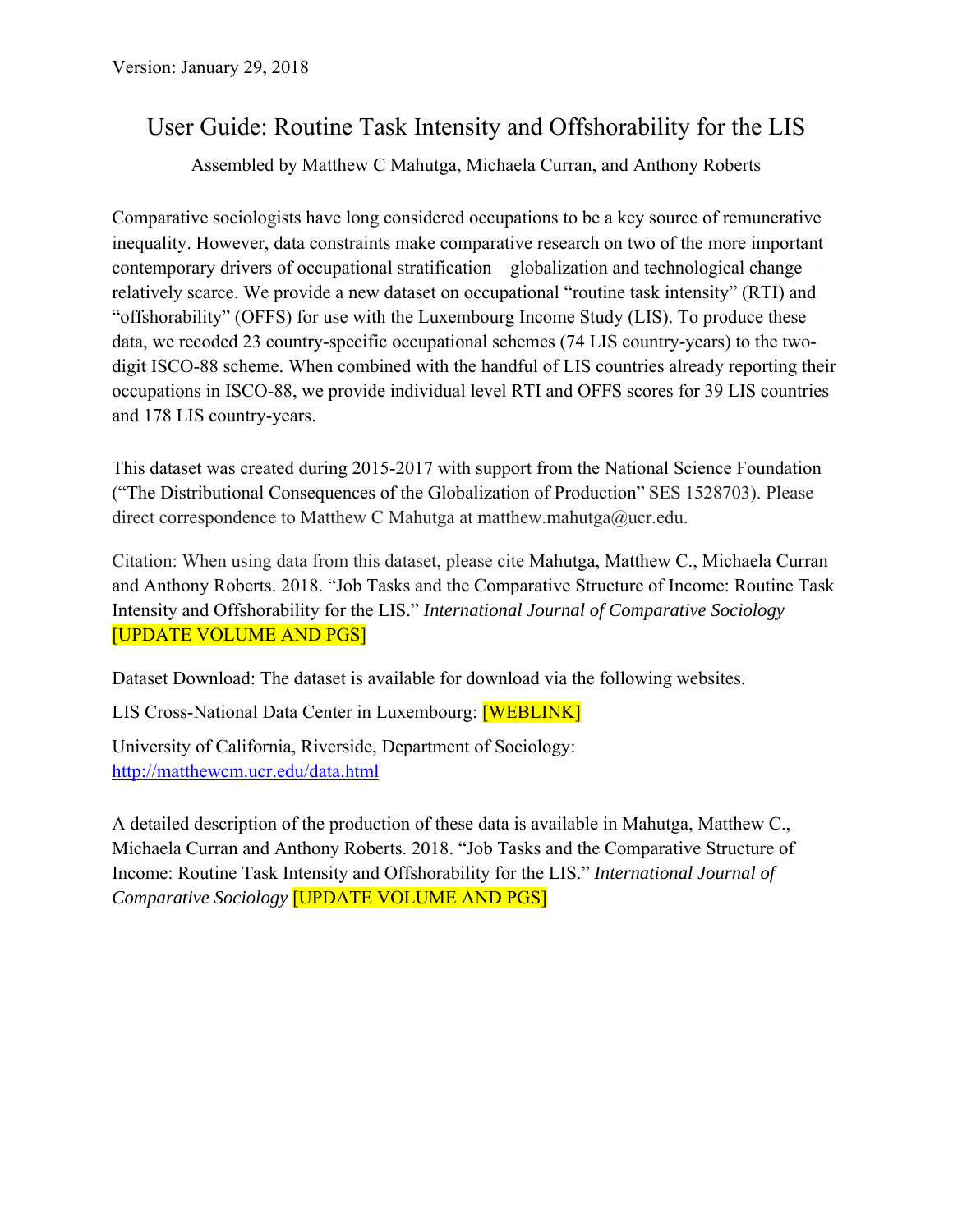# User Guide: Routine Task Intensity and Offshorability for the LIS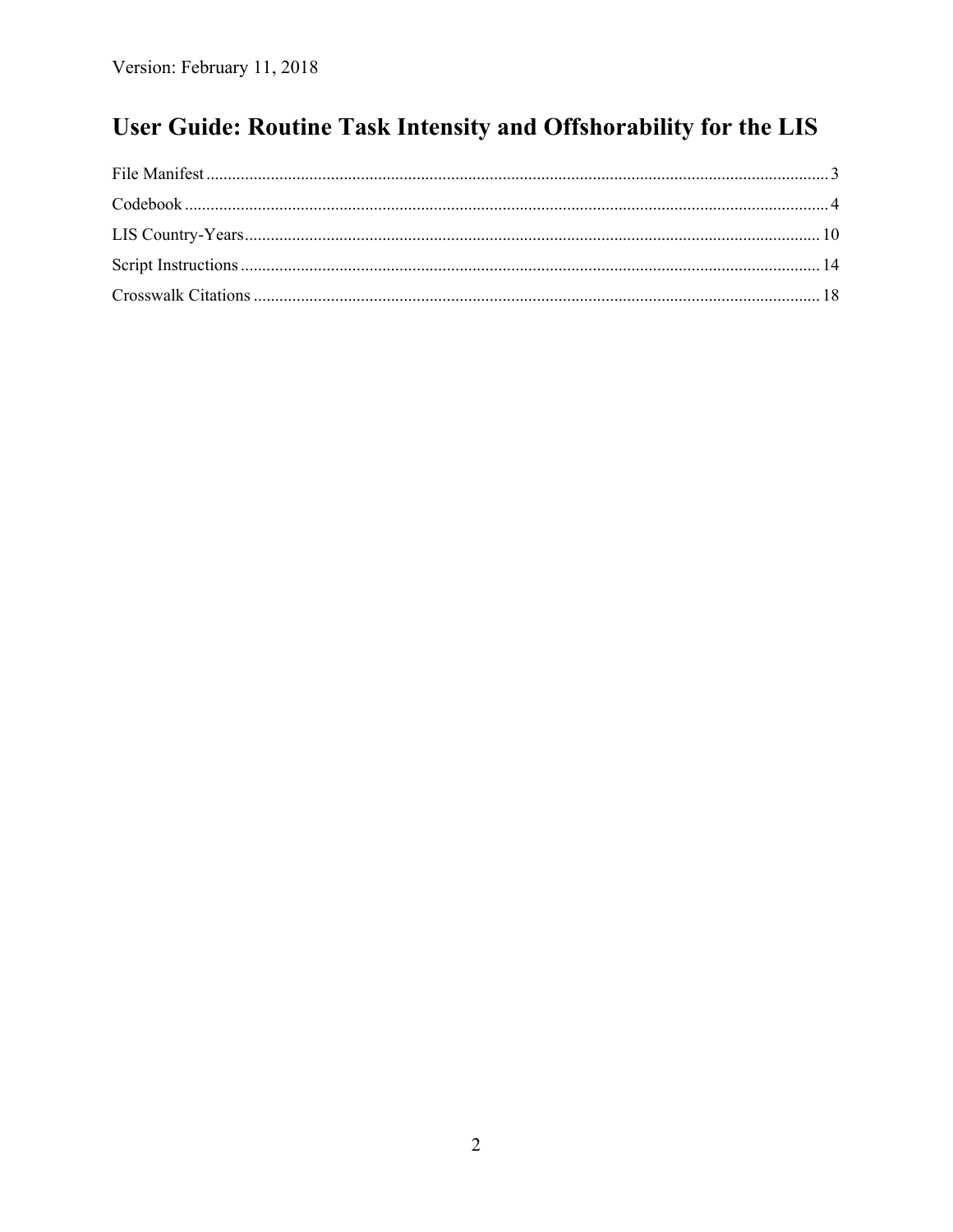### **File Manifest**

The full file package for the Routine Task Intensity and Offshorability database contains eight files. These files include the original data in Excel, Stata versions of the complete and abbreviated datasets, and scripts for producing and analyzing the data. We provide the file names, types, and a brief description for each in the table below.

| File Name                | File Type                   | Description                         |
|--------------------------|-----------------------------|-------------------------------------|
| generate_recodes_dataset | Stata .do file              | A Stata script used to generate the |
|                          |                             | dataset from the complete Excel     |
|                          |                             | file.                               |
| lis occ recodes          | Excel file                  | An Excel file that contains all of  |
|                          |                             | the recodes in their original       |
|                          |                             | format.                             |
| lis recodes complete     | Stata .dta file; Excel file | Stata data file and Excel file      |
|                          |                             | containing the complete dataset,    |
|                          |                             | with all recodes, RTI/OFFS          |
|                          |                             | scores, labels, and notes.          |
| lis rti offs             | Stata .dta file; Excel file | Stata data file and Excel file      |
|                          |                             | containing an abbreviated version   |
|                          |                             | of the dataset with just the ISCO-  |
|                          |                             | 88 recode variable, RTI/OFFS        |
|                          |                             | scores, and updated LIS occal and   |
|                          |                             | occb1 variables.                    |
| rti offs merge           | Stata .do file              | A Stata script that shows the user  |
|                          |                             | how to upload the dataset to LIS'   |
|                          |                             | servers and merge it with the       |
|                          |                             | relevant country-years.             |
| rti offs replication     | Stata .do file              | A Stata script that shows the user  |
|                          |                             | how to reproduce the validation     |
|                          |                             | analyses presented in Mahutga,      |
|                          |                             | Curran, and Roberts (2018).         |

**Table 1: Routine Task Intensity and Offshorability Database File Manifest**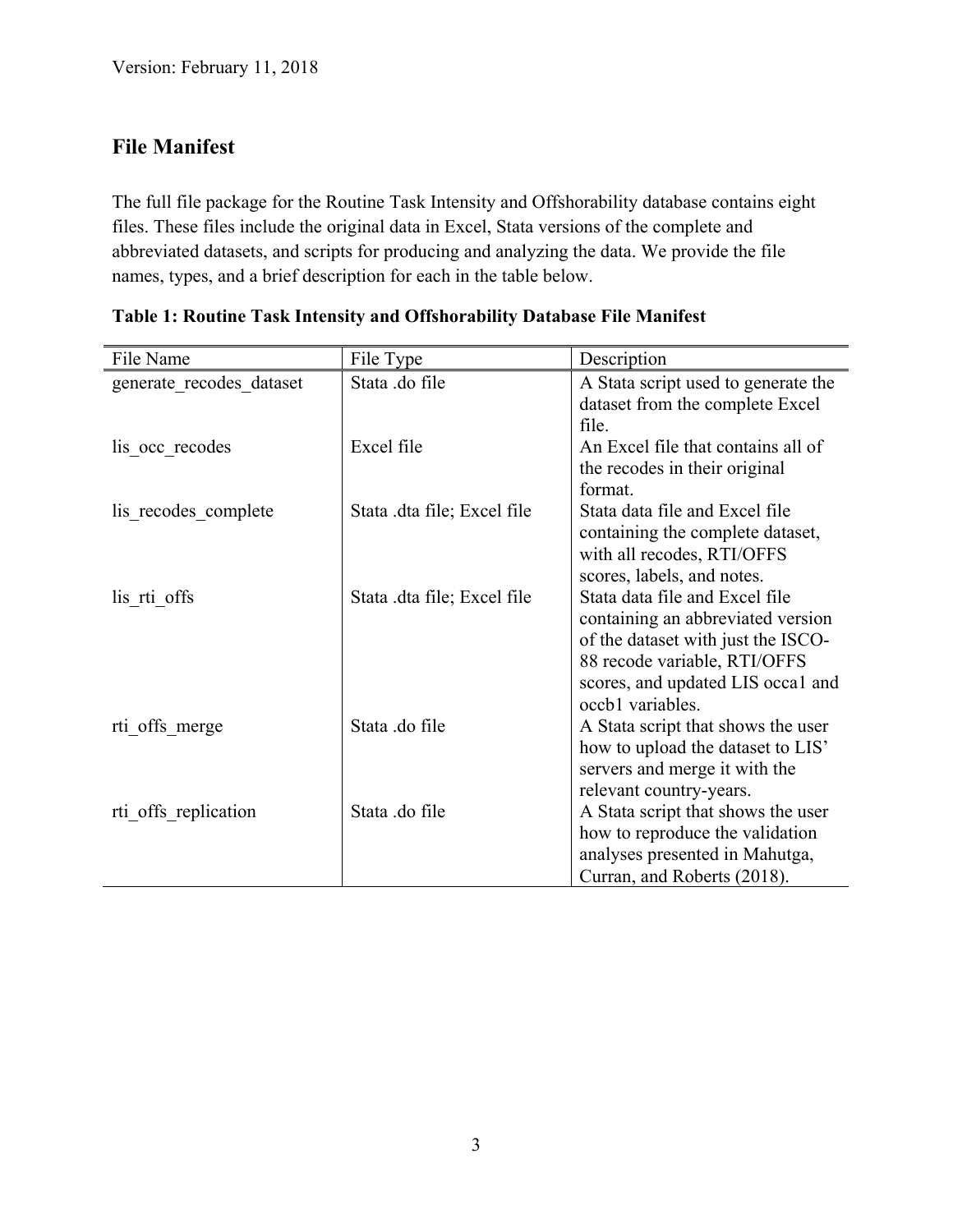## **Codebook**

The codebook below presents definitions for all of the variables contained in the lis recodes complete file. If an occupation code required more than one ISCO-88 category, a percentage weight was generated for the percent of occupations that fell in each category. Each of these ISCO-88 codes, labels, percentage weights, RTI and OFFS scores, and weighted RTI and OFFS scores are stored in columns in the dataset for ease of assigning values. The scripts detail how values are assigned based upon these columns. For approximately 90% of the occupation codes, a weighting procedure was not required because the occupation fit squarely in one ISCO-88 category. Therefore, for those codes, anything beyond the first set of codes (e.g., isco 88 code1, isco 88 percode1, rti1, etc.) will be missing.

| dname            | LIS dataset name, country code $+$ year. It is used to merge the RTI and<br>OFFS Database with LIS data.                                                                                                                                                                             |
|------------------|--------------------------------------------------------------------------------------------------------------------------------------------------------------------------------------------------------------------------------------------------------------------------------------|
| country          | LIS country name.                                                                                                                                                                                                                                                                    |
| year             | Survey year.                                                                                                                                                                                                                                                                         |
| $occ1$ c         | Occupation for Job 1. It is used to merge the RTI and OFFS Database with<br>LIS data.                                                                                                                                                                                                |
| lis label        | Occupation label in LIS data.                                                                                                                                                                                                                                                        |
| text label       | Cleaned occupation label, if applicable. In some instances, the LIS<br>codebook had unusual characters that had to be cleaned.                                                                                                                                                       |
| eng label        | Translated (English) occupation label. In some instances, the LIS codebook<br>was in the country's official language. In these cases, we translated them to<br>English using a combination of our own knowledge and translation<br>software (Google Translate and Babylon).          |
| coding notes     | Notes for the recodes, standardized to certain common themes across all<br>country-years. These notes describe peculiarities in the data and in the<br>recodes. The complete (non-standardized) versions of these notes are in<br>Appendix D of Mahutga, Curran, and Roberts (2018). |
| isco 88 code1    | ISCO-88 numeric occupational code 1.                                                                                                                                                                                                                                                 |
| isco 88 label1   | ISCO-88 text occupational label 1.                                                                                                                                                                                                                                                   |
| isco 88 percode1 | ISCO-88 occupation weight 1.                                                                                                                                                                                                                                                         |
| rti1             | Routine task intensity score associated with ISCO-88 code 1.                                                                                                                                                                                                                         |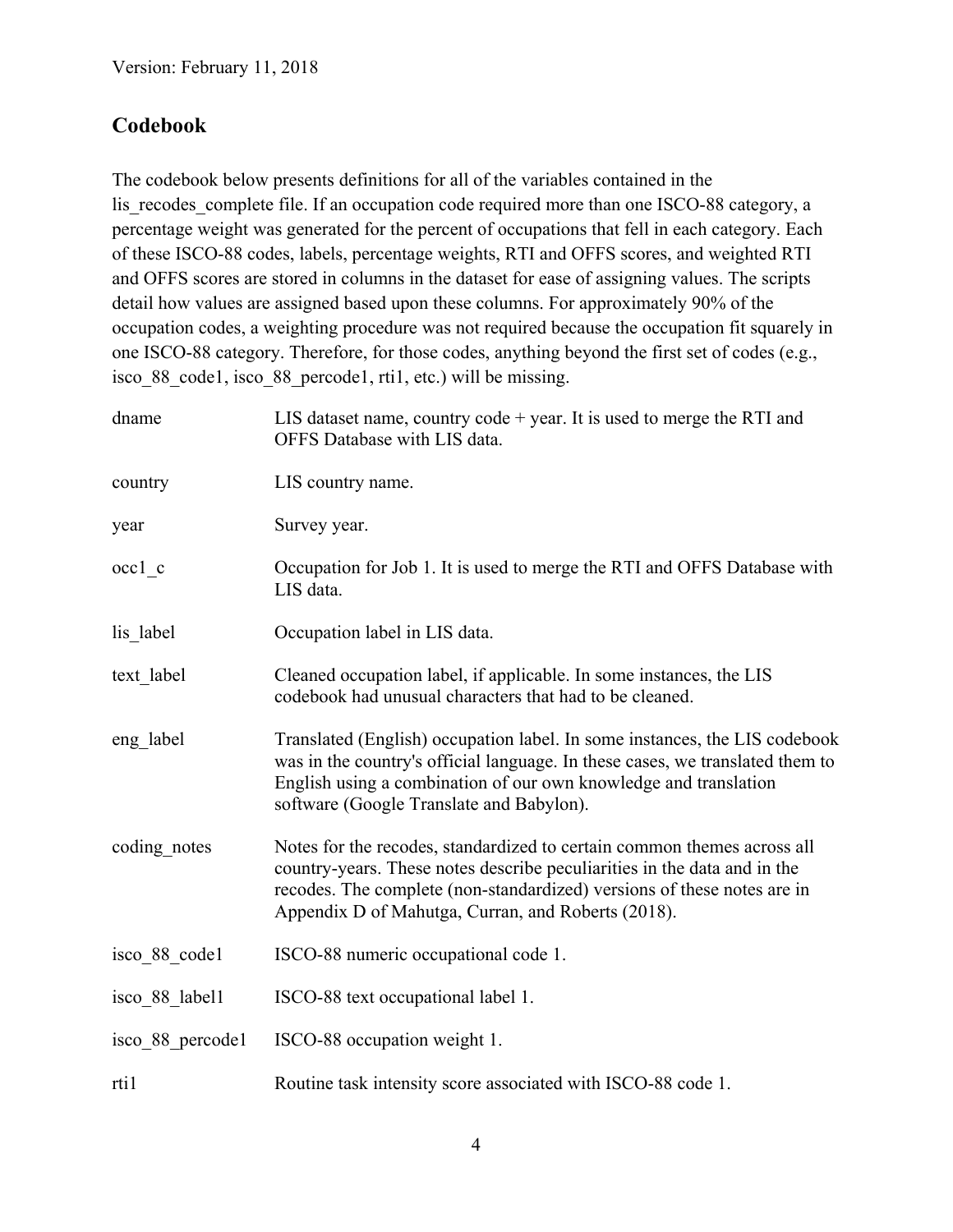| weightedrti1     | Weighted version of routine task intensity score associated with ISCO-88<br>code 1. This variable is equal to rtil*isco 88 percode1. |
|------------------|--------------------------------------------------------------------------------------------------------------------------------------|
| offs1            | Offshoring score associated with ISCO-88 code 1.                                                                                     |
| weightedoffs1    | Weighted version of offshoring score associated with ISCO-88 code 1.<br>This variable is equal to offs1*isco 88 percode1.            |
| isco 88 code2    | ISCO-88 numeric occupational code 2.                                                                                                 |
| isco 88 label2   | ISCO-88 text occupational label 2.                                                                                                   |
| isco 88 percode2 | ISCO-88 occupation weight 2.                                                                                                         |
| rti <sub>2</sub> | Routine task intensity score associated with ISCO-88 code 2.                                                                         |
| weightedrti2     | Weighted version of routine task intensity score associated with ISCO-88<br>code 2. This variable is equal to rti2*isco 88 percode2. |
| offs2            | Offshoring score associated with ISCO-88 code 2.                                                                                     |
| weightedoffs2    | Weighted version of offshoring score associated with ISCO-88 code 2.<br>This variable is equal to offs2*isco 88 percode2.            |
| isco 88 code3    | ISCO-88 numeric occupational code 3.                                                                                                 |
| isco 88 label3   | ISCO-88 text occupational label 3.                                                                                                   |
| isco 88 percode3 | ISCO-88 occupation weight 3.                                                                                                         |
| rti3             | Routine task intensity score associated with ISCO-88 code 3.                                                                         |
| weightedrti3     | Weighted version of routine task intensity score associated with ISCO-88<br>code 3. This variable is equal to rti3*isco 88 percode3. |
| offs3            | Offshoring score associated with ISCO-88 code 3.                                                                                     |
| weightedoffs3    | Weighted version of offshoring score associated with ISCO-88 code 3.<br>This variable is equal to offs3*isco 88 percode3.            |
| isco 88 code4    | ISCO-88 numeric occupational code 4.                                                                                                 |
| isco 88 label4   | ISCO-88 text occupational label 4.                                                                                                   |
| isco 88 percode4 | ISCO-88 occupation weight 4.                                                                                                         |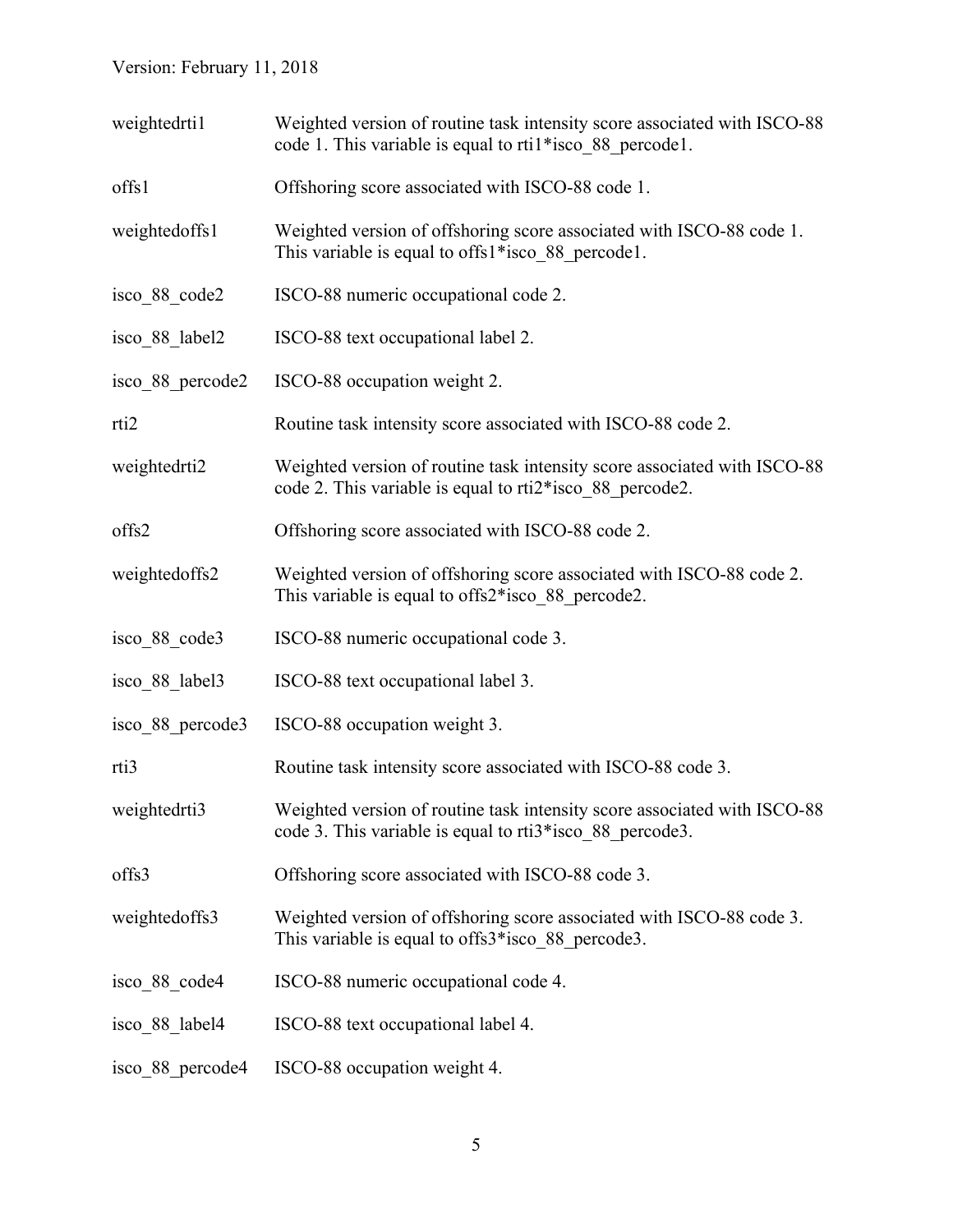| rti4             | Routine task intensity score associated with ISCO-88 code 4.                                                                         |
|------------------|--------------------------------------------------------------------------------------------------------------------------------------|
| weightedrti4     | Weighted version of routine task intensity score associated with ISCO-88<br>code 4. This variable is equal to rti4*isco 88 percode4. |
| offs4            | Offshoring score associated with ISCO-88 code 4.                                                                                     |
| weightedoffs4    | Weighted version of offshoring score associated with ISCO-88 code 4.<br>This variable is equal to offs4*isco_88_percode4.            |
| isco 88 code5    | ISCO-88 numeric occupational code 5.                                                                                                 |
| isco 88 label5   | ISCO-88 text occupational label 5.                                                                                                   |
| isco 88 percode5 | ISCO-88 occupation weight 5.                                                                                                         |
| rti <sub>5</sub> | Routine task intensity score associated with ISCO-88 code 5.                                                                         |
| weightedrti5     | Weighted version of routine task intensity score associated with ISCO-88<br>code 5. This variable is equal to rti5*isco 88 percode5. |
| offs5            | Offshoring score associated with ISCO-88 code 5.                                                                                     |
| weightedoffs5    | Weighted version of offshoring score associated with ISCO-88 code 5.<br>This variable is equal to offs5*isco 88 percode5.            |
| isco 88 code6    | ISCO-88 numeric occupational code 6.                                                                                                 |
| isco 88 label6   | ISCO-88 text occupational label 6.                                                                                                   |
| isco 88 percode6 | ISCO-88 occupation weight 6.                                                                                                         |
| rti6             | Routine task intensity score associated with ISCO-88 code 6.                                                                         |
| weightedrti6     | Weighted version of routine task intensity score associated with ISCO-88<br>code 6. This variable is equal to rti6*isco 88 percode6. |
| offs6            | Offshoring score associated with ISCO-88 code 6.                                                                                     |
| weightedoffs6    | Weighted version of offshoring score associated with ISCO-88 code 6.<br>This variable is equal to offs6*isco 88 percode6.            |
| isco_88 code7    | ISCO-88 numeric occupational code 7.                                                                                                 |
| isco 88 label7   | ISCO-88 text occupational label 7.                                                                                                   |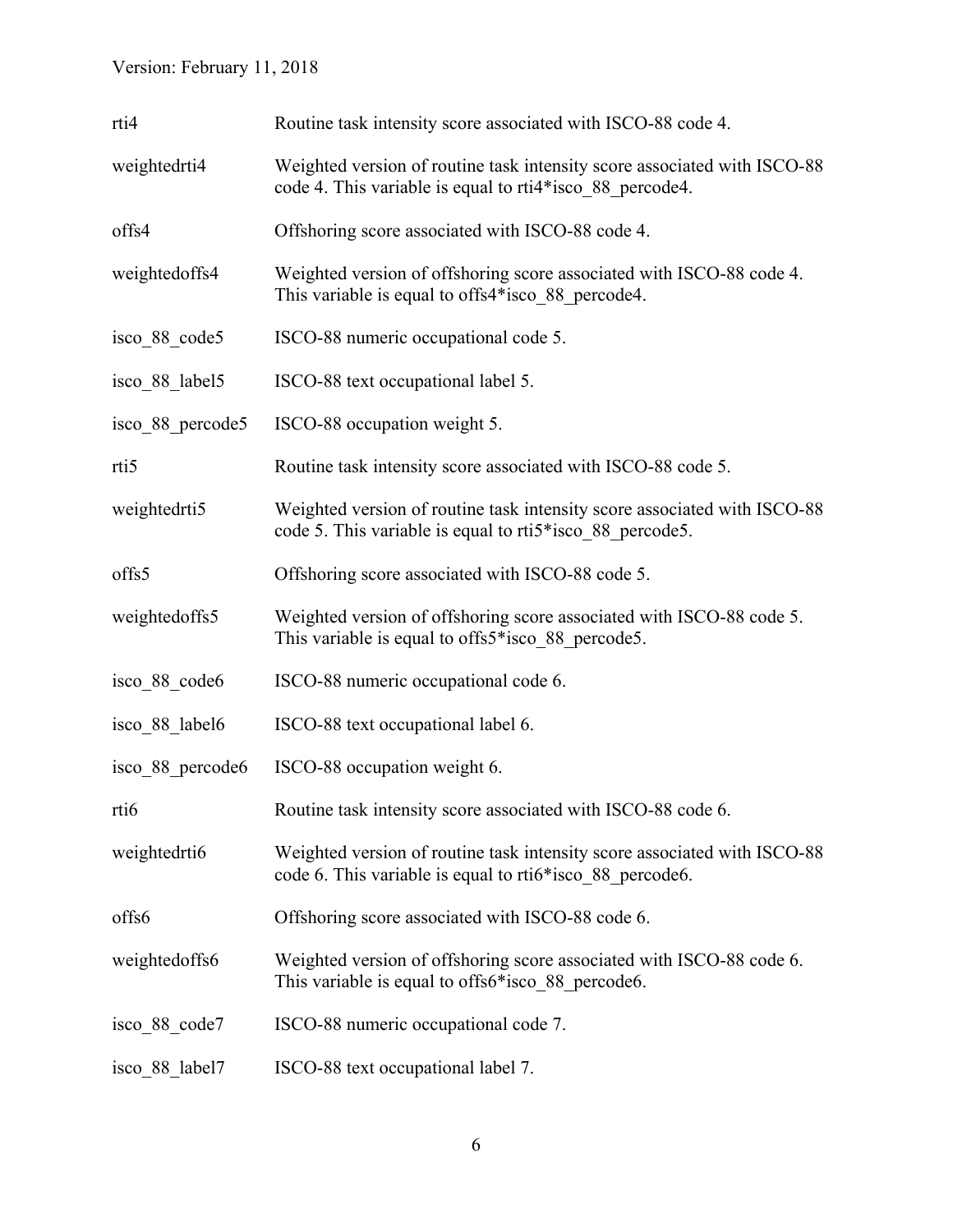| isco 88 percode7 | ISCO-88 occupation weight 7.                                                                                                         |
|------------------|--------------------------------------------------------------------------------------------------------------------------------------|
| rti7             | Routine task intensity score associated with ISCO-88 code 7.                                                                         |
| weightedrti7     | Weighted version of routine task intensity score associated with ISCO-88<br>code 7. This variable is equal to rti7*isco 88 percode7. |
| offs7            | Offshoring score associated with ISCO-88 code 7.                                                                                     |
| weightedoffs7    | Weighted version of offshoring score associated with ISCO-88 code 7.<br>This variable is equal to offs7*isco 88 percode7.            |
| isco 88 code8    | ISCO-88 numeric occupational code 8.                                                                                                 |
| isco 88 label8   | ISCO-88 text occupational label 8.                                                                                                   |
| isco 88 percode8 | ISCO-88 occupation weight 8.                                                                                                         |
| rti <sub>8</sub> | Routine task intensity score associated with ISCO-88 code 8.                                                                         |
| weightedrti8     | Weighted version of routine task intensity score associated with ISCO-88<br>code 8. This variable is equal to rti8*isco 88 percode8. |
| offs8            | Offshoring score associated with ISCO-88 code 8.                                                                                     |
| weightedoffs8    | Weighted version of offshoring score associated with ISCO-88 code 8.<br>This variable is equal to offs8*isco 88 percode8.            |
| isco 88 code9    | ISCO-88 numeric occupational code 9.                                                                                                 |
| isco 88 label9   | ISCO-88 text occupational label 9.                                                                                                   |
|                  | isco 88 percode9 ISCO-88 occupation weight 9.                                                                                        |
| rti9             | Routine task intensity score associated with ISCO-88 code 9.                                                                         |
| weightedrti9     | Weighted version of routine task intensity score associated with ISCO-88<br>code 9. This variable is equal to rti9*isco_88_percode9. |
| offs9            | Offshoring score associated with ISCO-88 code 9.                                                                                     |
| weightedoffs9    | Weighted version of offshoring score associated with ISCO-88 code 9.<br>This variable is equal to offs9*isco 88 percode9.            |
| isco 88 code10   | ISCO-88 numeric occupational code 10.                                                                                                |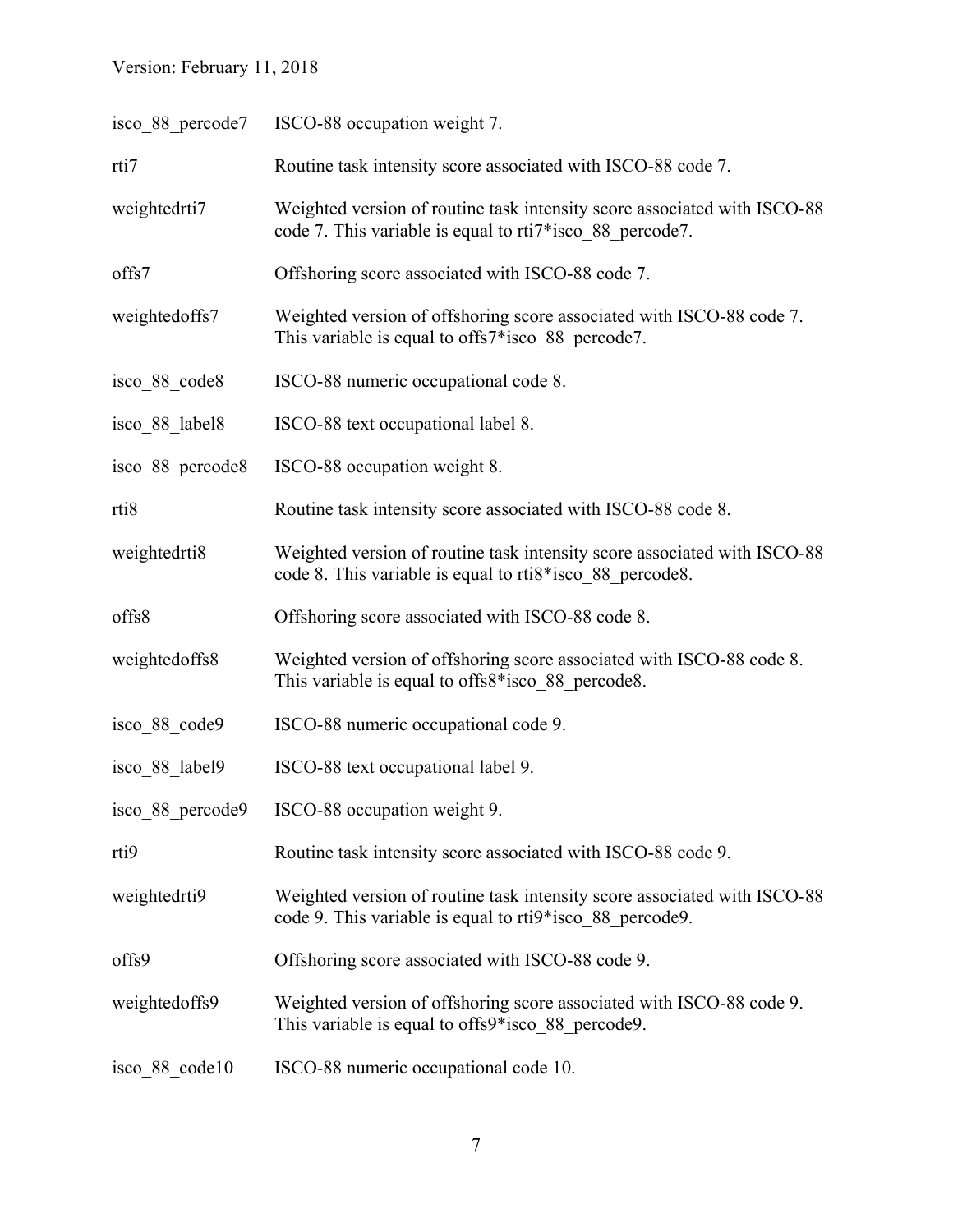| isco 88 label10   | ISCO-88 text occupational label 10.                                                                                                                                                                                              |
|-------------------|----------------------------------------------------------------------------------------------------------------------------------------------------------------------------------------------------------------------------------|
| isco 88 percode10 | ISCO-88 occupation weight 10.                                                                                                                                                                                                    |
| rti10             | Routine task intensity score associated with ISCO-88 code 10.                                                                                                                                                                    |
| weightedrti10     | Weighted version of routine task intensity score associated with ISCO-88<br>code 10. This variable is equal to $rti10*$ isco 88 percode 10.                                                                                      |
| offs10            | Offshoring score associated with ISCO-88 code 10.                                                                                                                                                                                |
| weightedoffs10    | Weighted version of offshoring score associated with ISCO-88 code 10.<br>This variable is equal to offs $10*$ isco 88 percode 10.                                                                                                |
| isco 88 code11    | ISCO-88 numeric occupational code 11.                                                                                                                                                                                            |
| isco 88 label11   | ISCO-88 text occupational label 11.                                                                                                                                                                                              |
| isco 88 percode11 | ISCO-88 occupation weight 11.                                                                                                                                                                                                    |
| rti11             | Routine task intensity score associated with ISCO-88 code 11.                                                                                                                                                                    |
| weightedrti11     | Weighted version of routine task intensity score associated with ISCO-88<br>code 11. This variable is equal to rtil 1*isco 88 percode 11.                                                                                        |
| offs11            | Offshoring score associated with ISCO-88 code 11.                                                                                                                                                                                |
| weightedoffs11    | Weighted version of offshoring score associated with ISCO-88 code 11.<br>This variable is equal to offs $11*$ isco 88 percode 11.                                                                                                |
| rti score         | Total weighted routine task intensity score. This variable is the summation<br>of the weighted RTI scores 1 through 11. If the occupational category did<br>not require multiple ISCO-88 codes, rti score will be equal to rtil. |
| offs score        | Total weighted offshoring score. This variable is the summation of the<br>weighted offshoring scores 1 through 11. If the occupational category did<br>not require multiple ISCO-88 codes, offs score will be equal to offs1.    |
| rti weighted      | An indicator variable coded as 1 if the total routine task intensity score had<br>to be weighted because the occupational category required more than one<br>ISCO-88 code.                                                       |
| offs weighted     | An indicator variable coded as 1 if the total offshoring score had to be<br>weighted because the occupational category required more than one ISCO-<br>88 code.                                                                  |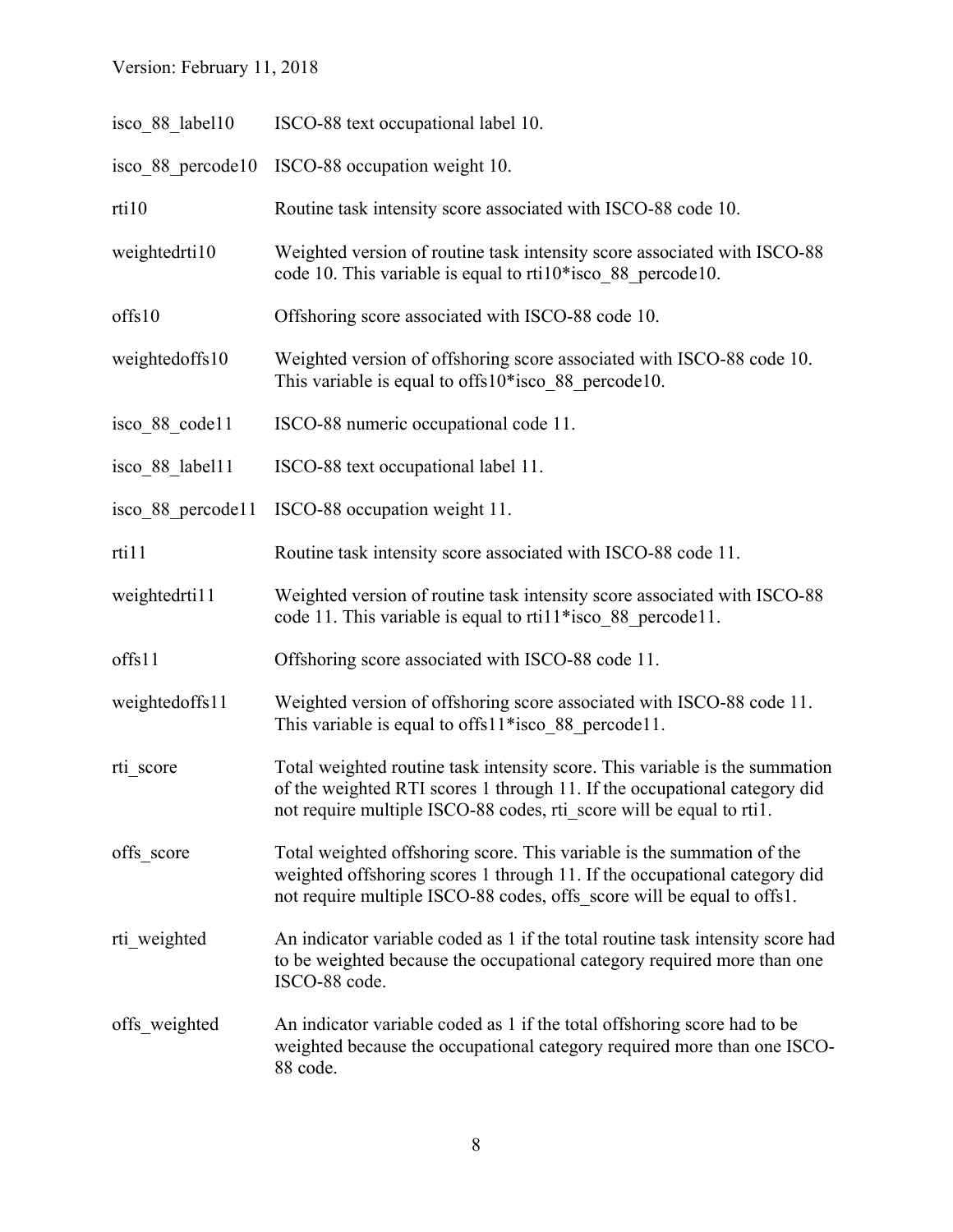- class\_name The name of the original country occupation classification scheme.
- class\_level The level of the original country occupation classification scheme. Digit level refers to the level of detail of the scheme. For example, two digit refers to second level headings, three digit to third, etc. Higher numbers mean more detailed categories.
- replication dname An indicator variable coded as 1 if the country-year was utilized in the analyses in Mahutga, Curran, and Roberts (2018).
- replication flag An indicator variable coded as 1 if the occupation recode was utilized in the analyses in Mahutga, Curran, and Roberts (2018). These analyses assigned a recode only if an ISCO-88 weight was greater than 50 percent. Otherwise, that occupation's ISCO-88 recode, RTI score, and OFFS score were coded as missing.
- occa1 r A recode based on LIS *occa1* variable, which is the three-category recode. 1 refers to managers and professionals (ISCO 1 & 2), 2 to other skilled workers (ISCO 3-8, 10), and 3 to labourers/elementary (ISCO 9). This variable can be used in place of occa1 because it includes the recoded values not generated by LIS. It is generated in cases where an ISCO-88 weight is greater than 50%, otherwise it is missing.
- occb1 r A recode based on LIS *occb1* variable, which is the ten-category recode. 1 refers to managers, 2 to professionals, 3 to technicians and associate professionals, 4 to clerical support workers, 5 to service and sales workers, 6 to skilled agricultural, forestry and fishery workers, 7 to craft and related trades workers, 8 to plant and machine operators, and assemblers, 9 to elementary occupations, and 10 to armed forces occupations. This variable can be used in place of occb1 because it includes the recoded values not generated by LIS. It is generated in cases where an ISCO-88 weight is greater than 50%, otherwise it is missing. It is also assigned as missing for armed forces as it does not have an associated RTI or OFFS score.
- isco\_88\_r Occupation recode to an ISCO-88 category over 50%. This variable is used in the validation analyses in Mahutga, Curran, and Roberts (2018). It assigns an ISCO-88 occupation category to occ1 c on the basis of a 50% rule. If an ISCO-88 recode is weighted over 50%, this variable is assigned that category.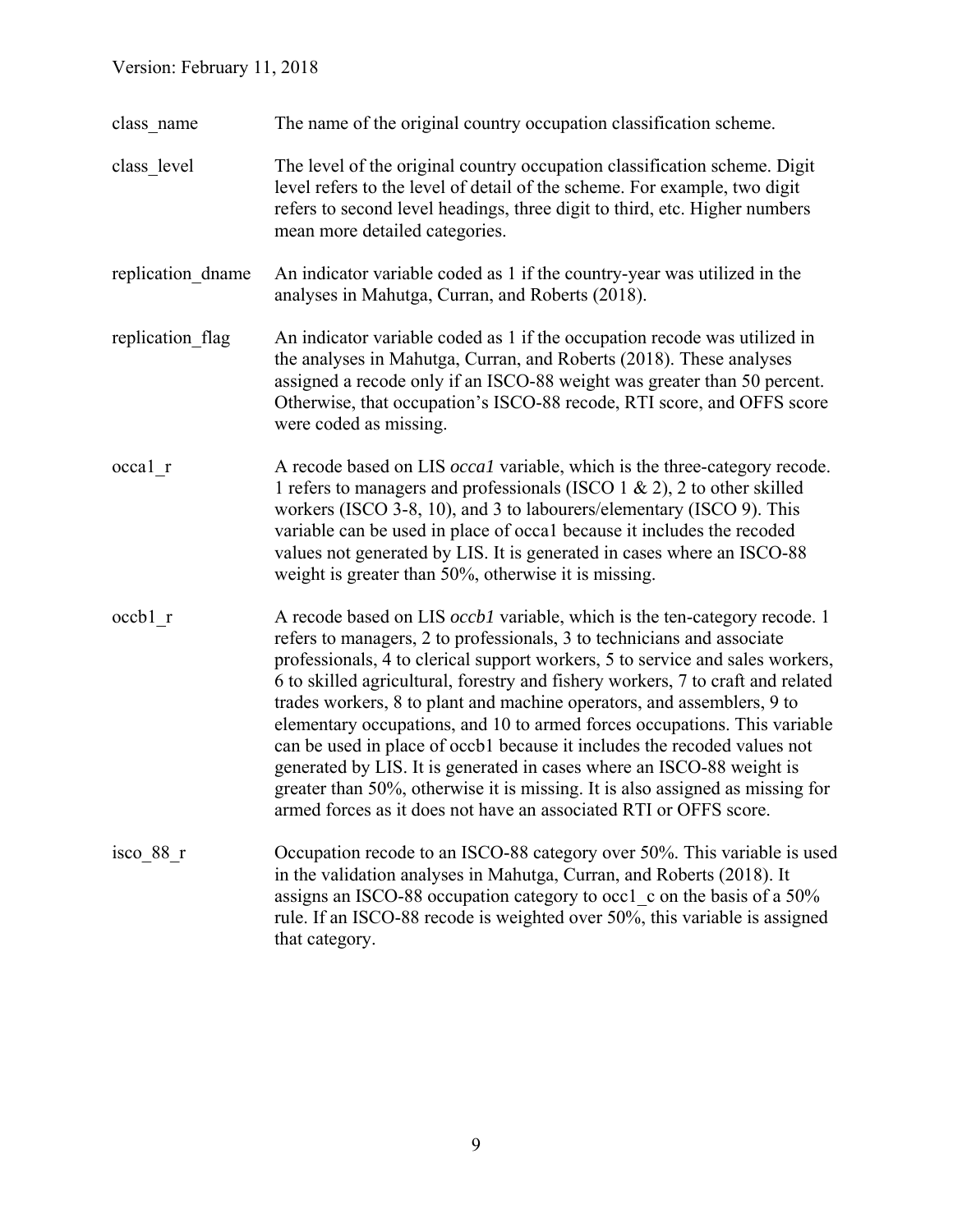## **LIS Country-Years**

To produce these data, we recoded 23 country-specific occupational schemes (74 LIS countryyears) to the two-digit ISCO-88 scheme. When combined with the LIS countries already reporting their occupations in ISCO-88, we provide individual level RTI and OFFS scores for 39 LIS countries and 178 LIS country-years. These country-years are listed in the table below, along with the country name, year, and original occupational scheme.

| LIS dname        | <b>Country Name</b> | Year | Original Occupation Scheme                                |
|------------------|---------------------|------|-----------------------------------------------------------|
| AU81             | Australia           | 1981 | Australia CCLO                                            |
| AT95             | Austria             | 1995 | ISCO-88                                                   |
| AT04             | Austria             | 2004 | ISCO-88                                                   |
| AT07             | Austria             | 2007 | ISCO-88                                                   |
| AT10             | Austria             | 2010 | ISCO-08                                                   |
| AT13             | Austria             | 2013 | ISCO-08                                                   |
| <b>BE95</b>      | Belgium             | 1995 | ISCO-88                                                   |
| <b>BE97</b>      | Belgium             | 1997 | ISCO-88                                                   |
| BE <sub>00</sub> | Belgium             | 2000 | ISCO-88                                                   |
| <b>BR06</b>      | <b>Brazil</b>       | 2006 | <b>Brazil CBO-DOMICILIAR</b>                              |
| <b>BR09</b>      | <b>Brazil</b>       | 2009 | <b>Brazil CBO-DOMICILIAR</b>                              |
| <b>BR11</b>      | <b>Brazil</b>       | 2011 | <b>Brazil CBO-DOMICILIAR</b>                              |
| <b>BR13</b>      | <b>Brazil</b>       | 2013 | <b>Brazil CBO-DOMICILIAR</b>                              |
| CA94             | Canada              | 1994 | Canada Standard Occupational Classification-1980 (SOC-80) |
| CA97             | Canada              | 1997 | Canada Standard Occupational Classification-1980 (SOC-80) |
| <b>CA98</b>      | Canada              | 1998 | Canada Standard Occupational Classification-1991 (SOC-91) |
| CA00             | Canada              | 2000 | Canada Standard Occupational Classification-1991 (SOC-91) |
| CA <sub>04</sub> | Canada              | 2004 | Canada Standard Occupational Classification-1991 (SOC-91) |
| CA07             | Canada              | 2007 | Canada Standard Occupational Classification-1991 (SOC-91) |
| CA10             | Canada              | 2010 | Canada Standard Occupational Classification-1991 (SOC-91) |
| CO04             | Colombia            | 2004 | ISCO-68                                                   |
| CO07             | Colombia            | 2007 | ISCO-68                                                   |
| CO10             | Colombia            | 2010 | ISCO-68                                                   |
| CO13             | Colombia            | 2013 | ISCO-68                                                   |
| CZ92             | Czech Republic      | 1992 | ISCO-88                                                   |
| CZ96             | Czech Republic      | 1996 | ISCO-88                                                   |
| CZ02             | Czech Republic      | 2002 | ISCO-88                                                   |
| CZ04             | Czech Republic      | 2004 | ISCO-88                                                   |
| CZ07             | Czech Republic      | 2007 | ISCO-88                                                   |
| CZ10             | Czech Republic      | 2010 | ISCO-88                                                   |
| CZ13             | Czech Republic      | 2013 | ISCO-08                                                   |
| <b>DK92</b>      | Denmark             | 1992 | ISCO-88                                                   |
| DK04             | Denmark             | 2004 | ISCO-88                                                   |
| DK07             | Denmark             | 2007 | ISCO-88                                                   |
| <b>DK10</b>      | Denmark             | 2010 | ISCO-08                                                   |
| DK13             | Denmark             | 2013 | ISCO-08                                                   |
| DO07             | Dominican Republic  | 2007 | ISCO-68                                                   |
| <b>EG12</b>      | Egypt               | 2012 | ISCO-88                                                   |
| EE00             | Estonia             | 2000 | ISCO-88                                                   |
| EE07             | Estonia             | 2007 | ISCO-88                                                   |
| EE10             | Estonia             | 2010 | ISCO-88                                                   |

**Table 2: Routine Task Intensity and Offshorability Database Country-Years**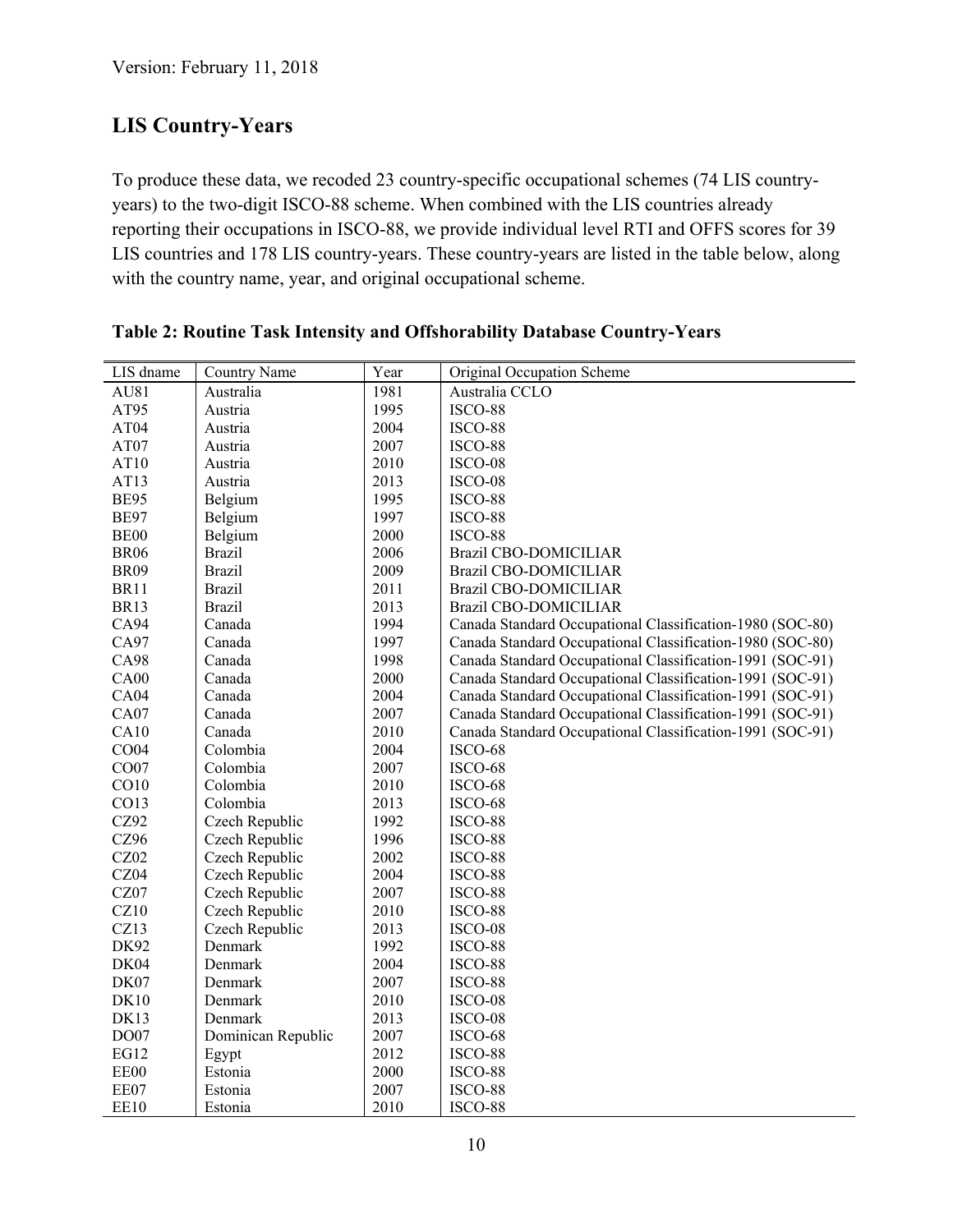| LIS dname        | <b>Country Name</b> | Year | Original Occupation Scheme                         |
|------------------|---------------------|------|----------------------------------------------------|
| EE13             | Estonia             | 2013 | ISCO-08                                            |
| FI87             | Finland             | 1987 | Finland TLN                                        |
| FI91             | Finland             | 1991 | Finland TLN                                        |
| FI95             | Finland             | 1995 | Finland TLN                                        |
| <b>FI00</b>      | Finland             | 2000 | ISCO-88                                            |
| <b>FI04</b>      | Finland             | 2004 | ISCO-88                                            |
| <b>FI07</b>      | Finland             | 2007 | ISCO-88                                            |
| <b>FI10</b>      | Finland             | 2010 | ISCO-88                                            |
| FI13             | Finland             | 2013 | ISCO-08                                            |
| <b>FR78</b>      | France              | 1978 | France PCS                                         |
| <b>FR84</b>      | France              | 1984 | France PCS 1982 (PCS-82)                           |
| <b>FR89</b>      | France              | 1989 | France PCS 1982 (PCS-82)                           |
| <b>FR94</b>      | France              | 1994 | France PCS 1982 (PCS-82)                           |
| <b>FR00</b>      | France              | 2000 | France PCS 1982 (PCS-82)                           |
| <b>FR05</b>      | France              | 2005 | France PCS 1982 (PCS-82)                           |
| <b>FR10</b>      | France              | 2010 | France PCS 2003 (PCS-03)                           |
| GE <sub>10</sub> | Georgia             | 2010 | ISCO-88                                            |
| GE13             | Georgia             | 2013 | ISCO-88                                            |
| <b>DE84</b>      | Germany             | 1984 | ISCO-88                                            |
| <b>DE89</b>      | Germany             | 1989 | ISCO-88                                            |
| <b>DE94</b>      | Germany             | 1994 | ISCO-88                                            |
| DE <sub>00</sub> | Germany             | 2000 | ISCO-88                                            |
| DE04             | Germany             | 2004 | ISCO-88                                            |
| DE07             | Germany             | 2007 | ISCO-88                                            |
| DE <sub>10</sub> | Germany             | 2010 | ISCO-88                                            |
| DE13             | Germany             | 2013 | ISCO-88                                            |
| GR04             | Greece              | 2004 | ISCO-88                                            |
| GR07             | Greece              | 2007 | ISCO-88                                            |
| GR10             | Greece              | 2010 | ISCO-88                                            |
| GR13             | Greece              | 2013 | ISCO-08                                            |
| GT06             | Guatemala           | 2006 | ISCO-88                                            |
| GT11             | Guatemala           | 2011 | ISCO-88                                            |
| GT14             | Guatemala           | 2014 | ISCO-08                                            |
| HU91             | Hungary             | 1991 | ISCO-68                                            |
| <b>HU94</b>      | Hungary             | 1994 | ISCO-88                                            |
| <b>HU99</b>      | Hungary             | 1999 | ISCO-88                                            |
| HU <sub>05</sub> | Hungary             | 2005 | ISCO-88                                            |
| HU07             | Hungary             | 2007 | Hungary FEOR-93                                    |
| <b>HU09</b>      | Hungary             | 2009 | Hungary FEOR-93                                    |
| HU12             | Hungary             | 2012 | Hungary FEOR-08                                    |
| <b>IS04</b>      | Iceland             | 2004 | ISCO-88                                            |
| <b>IS07</b>      | Iceland             | 2007 | ISCO-88                                            |
| IS10             | Iceland             | 2010 | ISCO-88                                            |
| IN04             | India               | 2004 | India NCO-1968                                     |
| IN11             | India               | 2011 | India NCO-1968                                     |
| IE87             | Ireland             | 1987 | Ireland CSO-1986                                   |
| IE94             | Ireland             | 1994 | ISCO-88                                            |
| IE95             | Ireland             | 1995 | ISCO-88                                            |
| IE96             | Ireland             | 1996 | ISCO-88                                            |
| IE00             | Ireland             | 2000 | ISCO-88                                            |
| IE04             | Ireland             | 2004 | ISCO-88                                            |
| IE07             | Ireland             | 2007 | ISCO-88                                            |
| IE10             | Ireland             | 2010 | ISCO-08                                            |
| IL <sub>07</sub> | Israel              | 2007 | Israel Standard Classification of Occupations 1994 |
| IL10             | Israel              | 2010 | Israel Standard Classification of Occupations 1994 |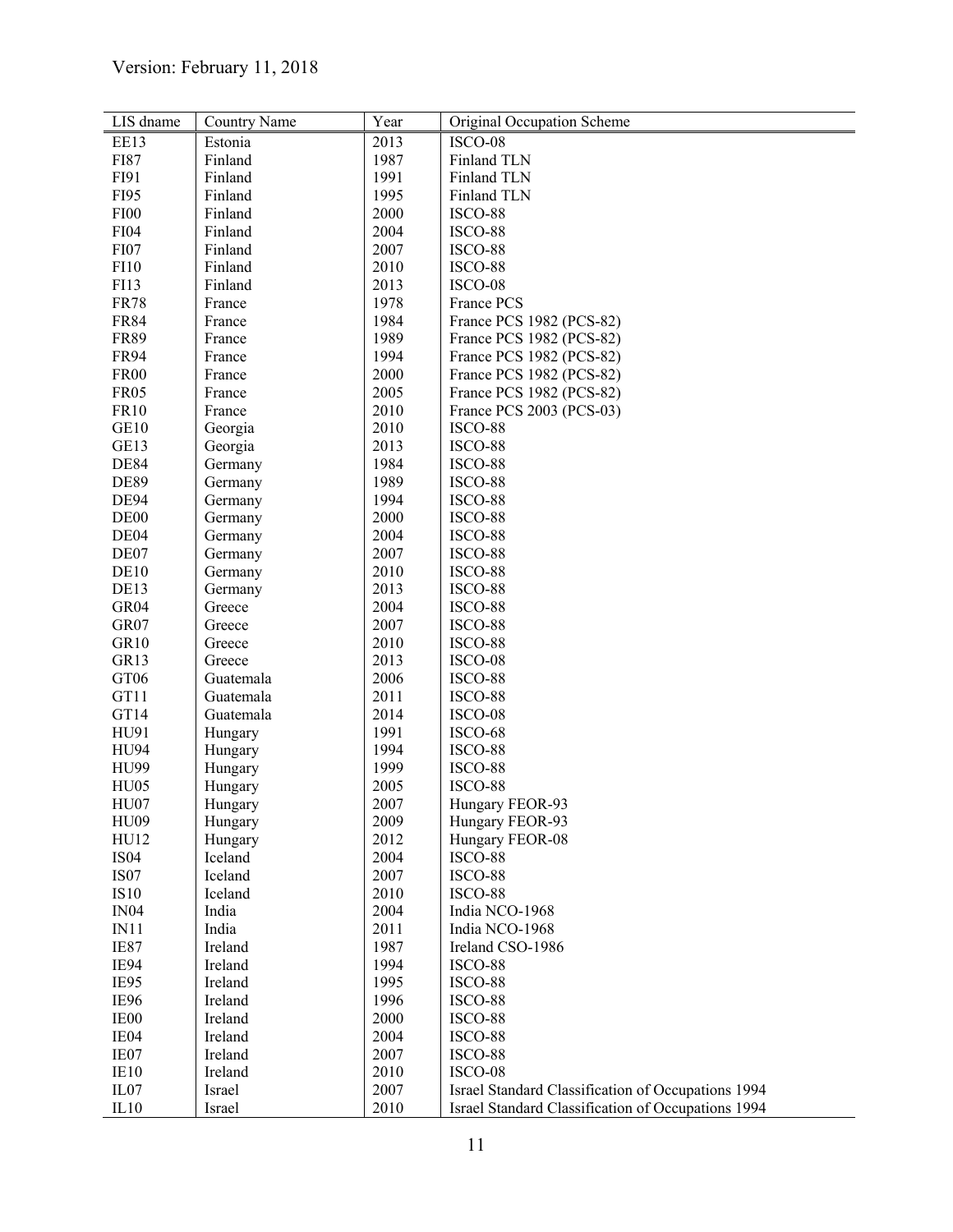| LIS dname                           | <b>Country Name</b> | Year | Original Occupation Scheme                         |
|-------------------------------------|---------------------|------|----------------------------------------------------|
| IL12                                | Israel              | 2012 | Israel Standard Classification of Occupations 1994 |
| LT10                                | Lithuania           | 2010 | ISCO-88                                            |
| LT13                                | Lithuania           | 2013 | ISCO-08                                            |
| LU97                                | Luxembourg          | 1997 | ISCO-88                                            |
| LU00                                | Luxembourg          | 2000 | ISCO-88                                            |
| LU <sub>04</sub>                    | Luxembourg          | 2004 | ISCO-88                                            |
| LU07                                | Luxembourg          | 2007 | ISCO-88                                            |
| LU10                                | Luxembourg          | 2010 | ISCO-88                                            |
| LU13                                | Luxembourg          | 2013 | ISCO-08                                            |
| <b>MX08</b>                         | Mexico              | 2008 | Mexican Classification of Occupations (CMO)        |
| MX10                                | Mexico              | 2010 | Mexico SINCO                                       |
| <b>MX12</b>                         | Mexico              | 2012 | Mexico SINCO                                       |
| <b>NL90</b>                         | Netherlands         | 1990 | Netherlands BC-84                                  |
| <b>NL93</b>                         | Netherlands         | 1993 | Netherlands BC-84                                  |
| <b>NL99</b>                         | Netherlands         | 1999 | Netherlands SBC-1992                               |
| <b>NL04</b>                         | Netherlands         | 2004 | ISCO-88                                            |
| <b>NL07</b>                         | Netherlands         | 2007 | ISCO-88                                            |
| <b>NL10</b>                         | Netherlands         | 2010 | ISCO-88                                            |
| <b>NL13</b>                         | Netherlands         | 2013 | ISCO-08                                            |
| PA07                                | Panama              | 2007 | Panama CNO 2000                                    |
| <b>PA10</b>                         | Panama              | 2010 | Panama CNO 2000                                    |
| PA13                                | Panama              | 2013 | Panama CNO 2010                                    |
| <b>PE04</b>                         | Peru                | 2004 | Peru INEI                                          |
| PE07                                | Peru                | 2007 | Peru INEI                                          |
| <b>PE10</b>                         | Peru                | 2010 | Peru INEI                                          |
| <b>PE13</b>                         | Peru                | 2013 | Peru INEI                                          |
| PL99                                | Poland              | 1999 | ISCO-88                                            |
| <b>PL04</b>                         | Poland              | 2004 | ISCO-88                                            |
| PL07                                | Poland              | 2007 | ISCO-88                                            |
| PL10                                | Poland              | 2010 | ISCO-88                                            |
| PL13                                | Poland              | 2013 | ISCO-08                                            |
| <b>RO95</b>                         | Romania             | 1995 | ISCO-88                                            |
| <b>RU00</b>                         | Russia              | 2000 | ISCO-88                                            |
| RU <sub>04</sub>                    | Russia              | 2004 | ISCO-88                                            |
| RU07                                | Russia              | 2007 | ISCO-88                                            |
| <b>RU10</b>                         | Russia              | 2010 | ISCO-88                                            |
| RU13                                | Russia              | 2013 | ISCO-88                                            |
| <b>RS06</b>                         | Serbia              | 2006 | ISCO-88                                            |
| <b>RS10</b>                         | Serbia              | 2010 | ISCO-88                                            |
| <b>RS13</b>                         | Serbia              | 2013 | ISCO-88                                            |
| <b>SK92</b>                         | Slovakia            | 1992 | ISCO-88                                            |
| SK04                                | Slovakia            | 2004 | ISCO-88                                            |
| SK07                                | Slovakia            | 2007 | ISCO-88                                            |
| <b>SK10</b>                         | Slovakia            | 2010 | ISCO-88                                            |
| <b>SK13</b>                         | Slovakia            | 2013 | ISCO-88                                            |
| SI97                                | Slovenia            | 1997 | ISCO-88                                            |
| SI99                                | Slovenia            | 1999 | ISCO-88                                            |
| <b>SI04</b>                         | Slovenia            | 2004 | ISCO-88                                            |
| SI07                                | Slovenia            | 2007 | ISCO-88                                            |
| SI10                                | Slovenia            | 2010 | ISCO-88                                            |
| <b>SI12</b>                         | Slovenia            | 2012 | ISCO-08                                            |
| <b>ES80</b>                         | Spain               | 1980 | Spain CNO-79                                       |
| <b>ES90</b>                         | Spain               | 1990 | Spain CNO-79                                       |
| <b>ES95</b>                         | Spain               | 1995 | ISCO-88                                            |
| $\mathop{\hbox{\rm ESO}}\nolimits0$ | Spain               | 2000 | ISCO-88                                            |
|                                     |                     |      |                                                    |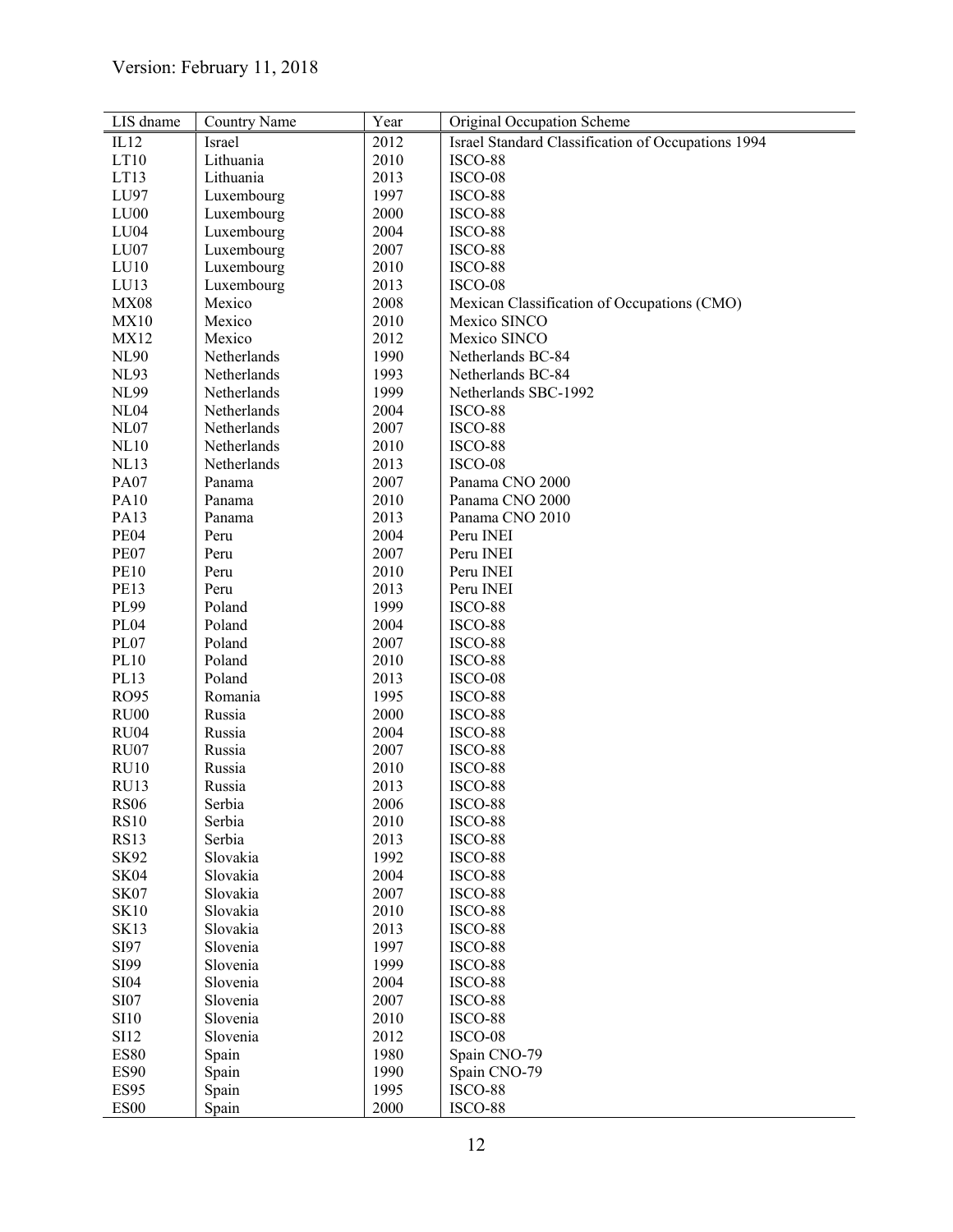| LIS dname        | Country Name         | Year | Original Occupation Scheme |
|------------------|----------------------|------|----------------------------|
| ES <sub>04</sub> | Spain                | 2004 | ISCO-88                    |
| ES <sub>07</sub> | Spain                | 2007 | ISCO-88                    |
| <b>ES10</b>      | Spain                | 2010 | ISCO-88                    |
| ES13             | Spain                | 2013 | ISCO-08                    |
| CH <sub>92</sub> | Switzerland          | 1992 | Switzerland PBER           |
| CH <sub>00</sub> | Switzerland          | 2000 | ISCO-88                    |
| CH02             | Switzerland          | 2002 | ISCO-88                    |
| CH <sub>07</sub> | Switzerland          | 2007 | ISCO-88                    |
| CH <sub>10</sub> | Switzerland          | 2010 | ISCO-08                    |
| CH <sub>13</sub> | Switzerland          | 2013 | ISCO-08                    |
| UK91             | United Kingdom       | 1991 | UK SOC-90                  |
| <b>US74</b>      | <b>United States</b> | 1974 | <b>US SOC-70</b>           |
| <b>US79</b>      | <b>United States</b> | 1979 | <b>US SOC-70</b>           |
| <b>US86</b>      | <b>United States</b> | 1986 | <b>US SOC-80</b>           |
| US91             | <b>United States</b> | 1991 | US SOC-90                  |
| <b>US94</b>      | <b>United States</b> | 1994 | US SOC-90                  |
| <b>US97</b>      | <b>United States</b> | 1997 | <b>US SOC-90</b>           |
| <b>US00</b>      | <b>United States</b> | 2000 | <b>US SOC-90</b>           |
| <b>US04</b>      | <b>United States</b> | 2004 | US Census 2002             |
| US <sub>07</sub> | <b>United States</b> | 2007 | US Census 2002             |
| <b>US10</b>      | <b>United States</b> | 2010 | US Census 2010             |
| <b>US13</b>      | <b>United States</b> | 2013 | US Census 2010             |
| UY04             | Uruguay              | 2004 | ISCO-88                    |
| <b>UY07</b>      | Uruguay              | 2007 | Uruguay CNUO-95            |
| UY10             | Uruguay              | 2010 | Uruguay CNUO-95            |
| UY13             | Uruguay              | 2013 | ISCO-08                    |
| UY16             | Uruguay              | 2016 | ISCO-08                    |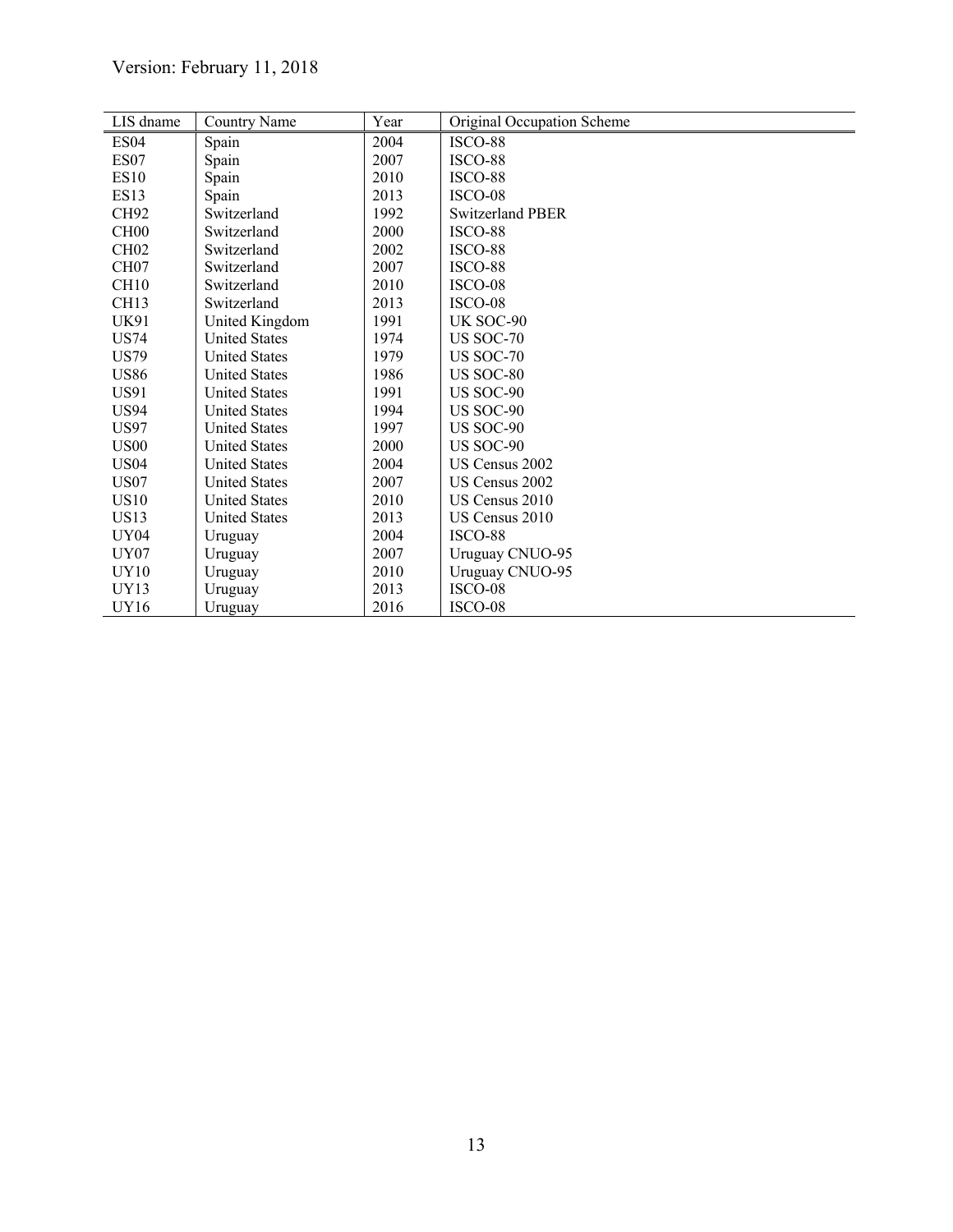## **Script Instructions**

The Routine Task Intensity and Offshorability Database contains three scripts. Script 1 builds the dataset from the "Full Recodes" (lis occ recodes.xlsx) Excel file that contains every occupation code (occ1\_c), label, cleaned label (if applicable), translated label (if applicable), ISCO-88 recode, ISCO-88 label, and their ISCO-88 percentage weight. **If no weighting procedure is required for an occupation code, the** *isco\_88\_percode1* **variable is assigned 100%.** Script 2 provides code for a user to merge the Routine Task Intensity and Offshorability Database with LIS data. Script 3 supplies replication code for the recodes validation analyses outlined in Mahutga, Curran, and Roberts (2018). Instructions for each script are provided below. Each script also contains comment instructions.

#### Script 1: generate recodes dataset.do

This script generates the dataset based on the Full Recodes Excel document (lis occ recodes.xlsx). It proceeds in several steps. These steps are also denoted in the script as comments. In cases where a user should adjust a file path, this is noted within the script with [adjust file path].

Each step for this script is outlined below:

- 1. Change the directory to where all the files are stored. Adjust the address accordingly.
- 2. Import the lis occ recodes.xlsx document's file manifest, store the names of each dataset (dname), and clear.
- 3. Import each recode tab (named as dnames) from lis\_occ\_recodes.xlsx based on the stored list, create temporary files, and append these files. Save as a master temporary file.
- 4. Get country name, survey year, classification scheme name, level, and country-year replication flag by merging this master temporary file created in step 3 with the file manifest utilized in step 2.
- 5. Clean-up, label, and notate variables and dataset.
- 6. Recode the 9999 "UNKNOWN" values to missing for each *isco\_88\_code*, *isco\_88\_label*, and *isco\_88\_percode*, where relevant.
- 7. Prepare percentages for weighting procedure by dividing each *isco\_88\_percode* variable by 100.
- 8. Loop through each *isco\_88\_code* and *isco\_88\_percode*, generating associated RTI and OFFS scores, and weighting these RTI and OFFS scores.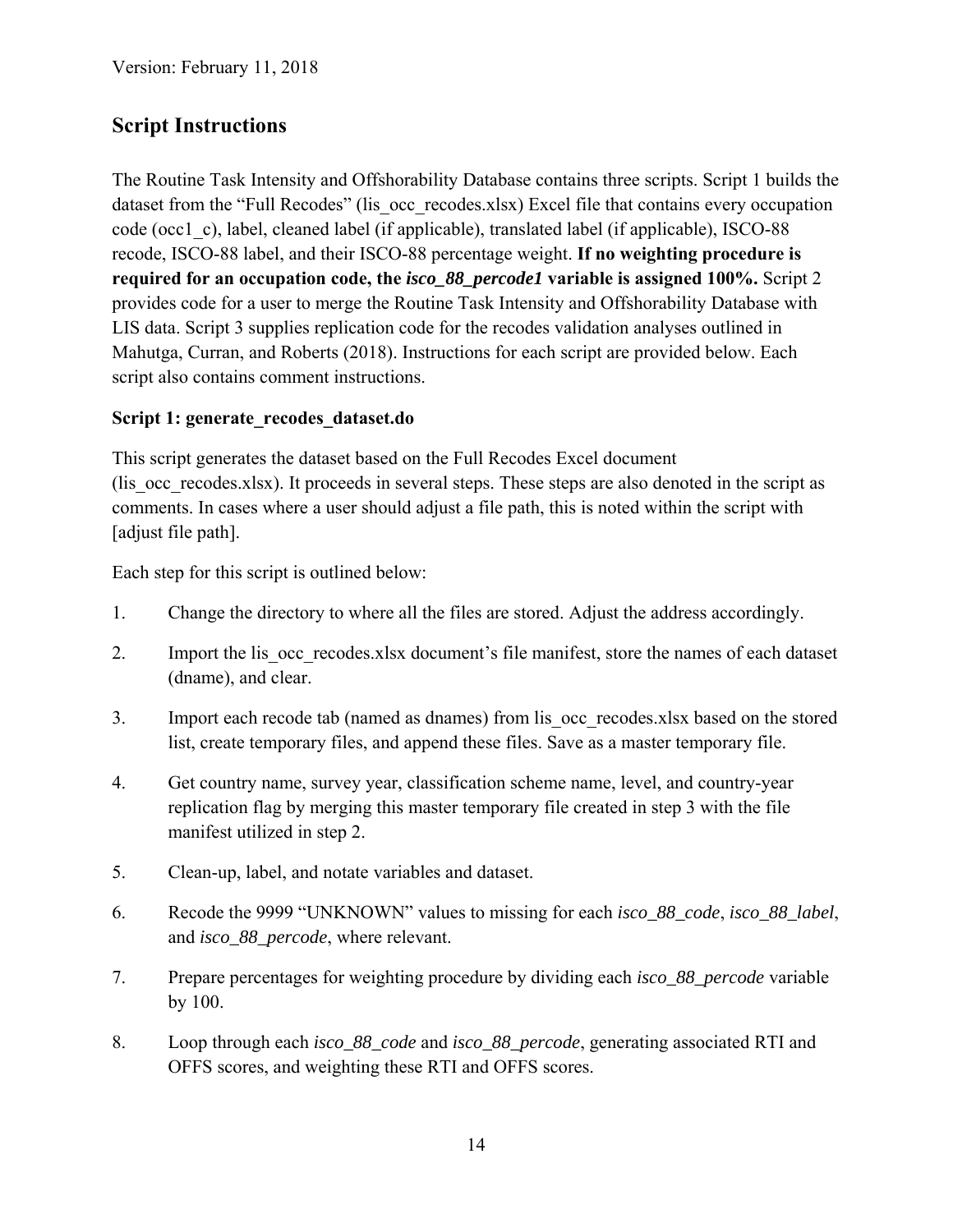- 9. Sum all weighted RTI and OFFS scores to create composite RTI and OFFS scores. See Mahutga, Curran, and Roberts (2018) for information about the weighting procedure.
- 10. Generate indicator variables to note if a weighting procedure was used (i.e., isco 88 percode1 was not equal to 100% to create the RTI and OFFS scores and move variables.
- 11. Generate recoded version of LIS occa1 (three category) variable.
- 12. Generate recoded version of LIS occb1 (ten category) variable
- 13. Fix some peculiarities in certain LIS ISCO-88 datasets for occa1 and occb1 recodes.
- 14. Generate ISCO-88 recode variable for use in replicating the validation analyses.
- 15. Generate paper replication flag for each occupation recode.
- 16. Uncomment lines where appropriate to save the full and/or abbreviated datasets. The abbreviated dataset only contains the *dname*, *occ1\_c*, *isco\_88\_r*, *occa1\_r*, *occb1\_r*, *rti\_score*, *rti\_weighted*, *offs\_score*, *offs\_weighted*, and *replication\_flag* variables.

#### **Script 2: rti\_offs\_merge.do**

This script provides code for a user to put into *LISSY* that will merge the Routine Task Intensity and Offshorability Database with LIS data. It proceeds in several steps. These steps are also denoted in the script as comments. In cases where a user should adjust a file path, this is noted within the script with [adjust file path]. Note, LIS will provide you with a file path once your external file is uploaded. A user will use that file path to access the database and merge it with LIS data.

Each step for this script is outlined below:

- 1. Send the RTI / OFFS dataset as an attachment (zipped file) to LIS via email at usersupport@lisdatacenter.org. Please note: LIS must review the file before uploading it to their server. This may take time. After your file is accepted, LIS will send you a LISSY address for it. The address will follow this format: \$mydata/mcurra/lis\_external\_merge.dta (where mcurra is the user's name for LISSY and lis external merge.dta is the name of the uploaded file). You are able to access the uploaded file in LISSY in .dta format with this address. Please adjust the file path to this address where noted with [adjust file path] in the script.
- 2. Log into LISSY and append the relevant datasets using Stata code like in the example below. This example will append all country-years for which there are available RTI and OFFS scores. Note: This may take a while because it contains many records. You can always append and merge sections at time and save to your user file, if needed. To save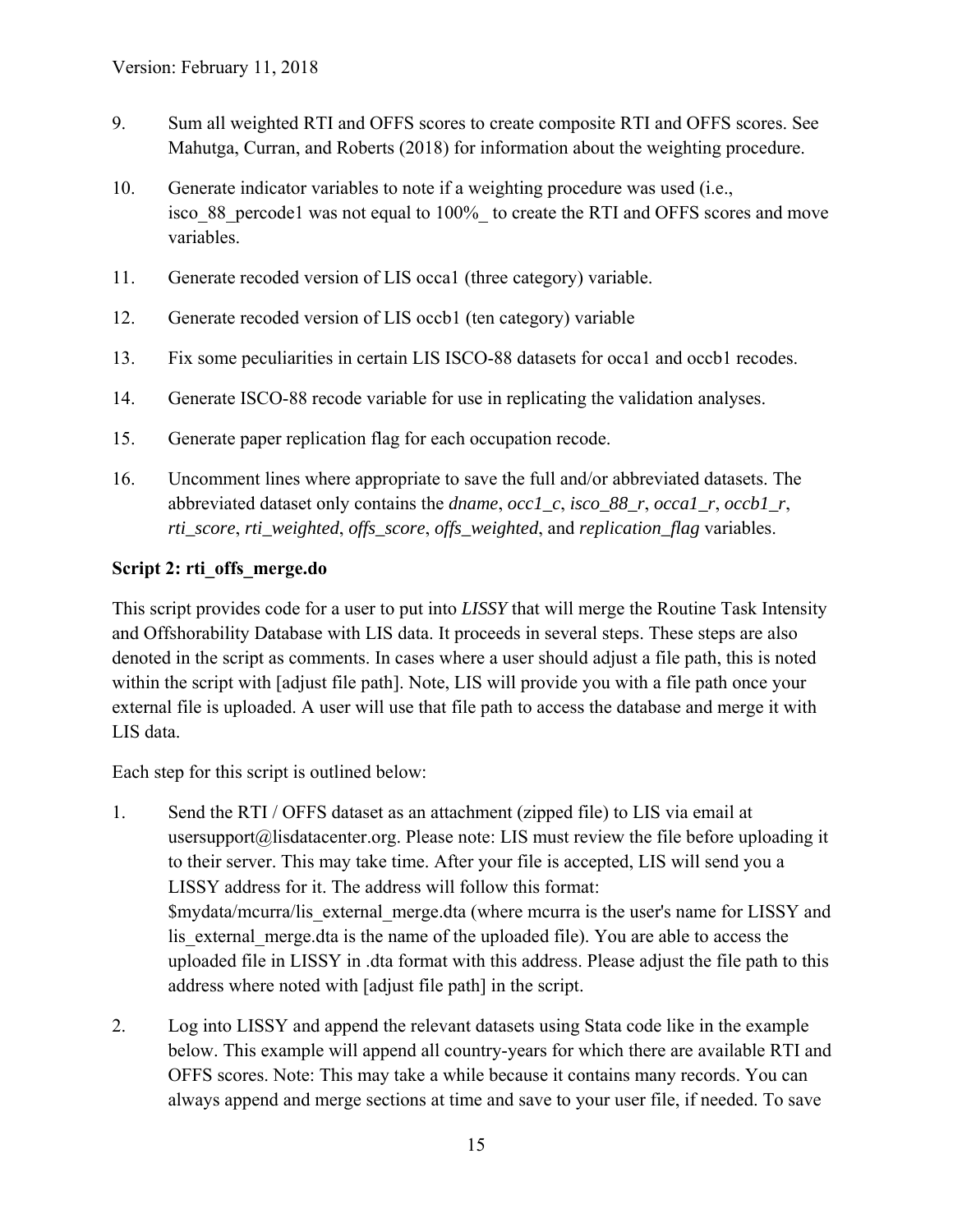to your user file: save \$mydata/mcurra/append1.dta, replace (where mcurra is the user's name for LISSY and lis external merge.dta is the name of the uploaded file).

- 3. Merge the appended files to the external file that contains the RTI and OFFS scores. Paste this code in the same script in LISSY as the append statements. Note: This may take awhile because it contains many records. You can always append and merge sections at time and save to your user file, if needed. To save to your user file: save \$mydata/mcurra/append1.dta, replace (where mcurra is the user's name for LISSY and lis external merge.dta is the name of the uploaded file).
- 4. Check the merge variable. One entry in the RTI/OFFS file for US91 will fail to merge as it is a zero code in the LIS data. Two entries from Germany 2010, occ1\_c codes 8262 and 9111 will fail to merge because they no longer exist in LIS data. Paste this code in the same script in LISSY as the append and merge statements from Steps 2 and 3. If you plan on doing other analyses besides those using RTI/OFFS, drop if  $\omega$  merge==2. If you plan on doing analyses using RTI/OFFS variables in every analysis, keep if merge==3. Note: if you do not plan to append all available country-years in the RTI/OFFS file, you will have some country-years that you do not use that will not merge. Check your merge to ensure all the country-years you appended merged, and then drop the remainder that were not appended with drop if  $merge==2$ . Also, if you wish to be able to tabulate the occ1\_c variable, you must take it to string format.
- 5. Step 5: You can now access the merged RTI and OFFS dataset by a use statement in LISSY with a use statement like so: use \$mydata/mcurra/rti\_offs\_merge.dta [adjust file path]

#### **Script 3: rti\_offs\_replication.do**

This script provides code for a user to put into *LISSY* that allow him or her to generate the ISCO-88 recode validation analyses in Mahutga, Curran, and Roberts (2018). These steps are also denoted in the script as comments. In cases where a user should adjust a file path, this is noted within the script with [adjust file path]. Note, A user will use the save file path that they created using the second script that contains the appended and merged LIS data.

Each step for this script is outlined below:

1. Send the RTI / OFFS dataset as an attachment (zipped file) to LIS via email at usersupport@lisdatacenter.org. Please note: LIS must review the file before uploading it to their server. This may take time. After your file is accepted, LIS will send you a LISSY address for it. The address will follow this format: \$mydata/mcurra/lis\_external\_merge.dta (where mcurra is the user's name for LISSY and lis external merge.dta is the name of the uploaded file). You are able to access the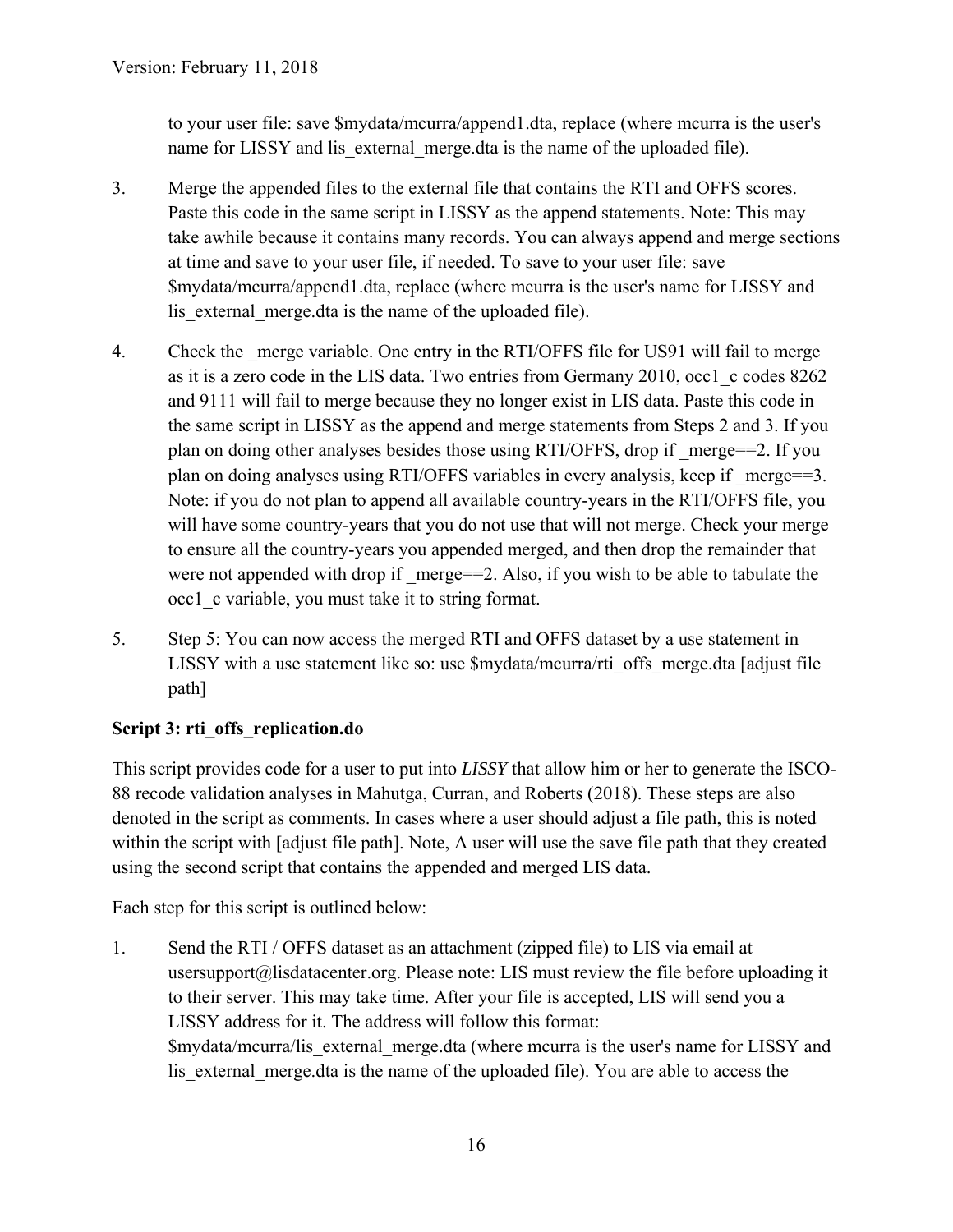uploaded file in LISSY in .dta format with this address. Please adjust the file path to this address where noted with [adjust file path] in the script.

- 2. Log into LISSY and append the relevant validation datasets using the append Stata code. The following country-years are part of the validation analysis: Finland 1995, 2000, 2004, 2010; Hungary 1991, 1994, 1999, 2005, 2009; Netherlands 1999, 2004, 2010; Spain 1990, 1995, 2004, 2010.
- 3. Merge the appended files to the external file that contains the RTI and OFFS scores. Paste this code in the same script in LISSY as the append statements. To save to your user file: save \$mydata/mcurra/append1.dta, replace (where mcurra is the user's name for LISSY and lis external merge.dta is the name of the uploaded file).
- 4. Check the merge variable. For the validation analyses, keep if merge= $=3$ .
- 5. Trim and generate labor income and total income variables for the analyses.
- 6. Create data for Figure 1 using the "table" function.
- 7. Run country-specific regressions comparing ISCO\_88 income estimates across aggregate recode. These regressions include the following country-years: Finland - compare 1995 (recode year) to 2000 (ISCO-88 year) and 2004 to 2010 for baseline; Hungary - compare 1991 (recode year) to 1994 (ISCO-88 year) and 1994 to 1999 for baseline; Hungary - Compare 2005 (ISCO-88 year) to 2009 (recode year) and 1999 to 2005 for baseline; Netherlands - Compare 2004 (recode year) to 2007 (ISCO-88 year) and 2007 to 2010 for baseline; Spain - Compare 1990 (recode year) to 1995 (ISCO-88 year) and 2004 to 2010 for baseline.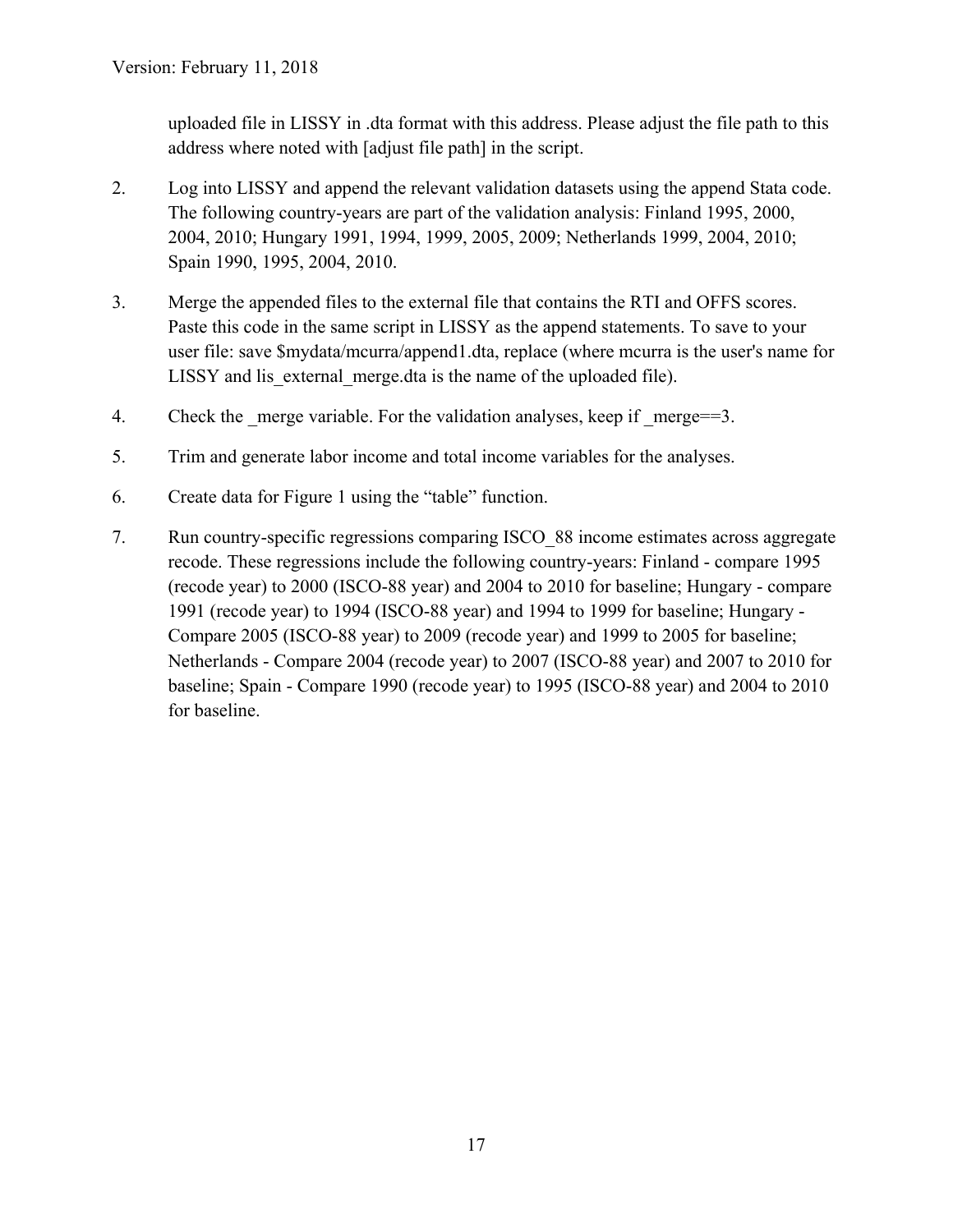## **Crosswalk Citations**

The table and citation list below provides a list of all citations in cases where existing crosswalks were utilized to generate the ISCO-88 recodes.

| Country               | ISCO-88<br><b>Survey Years</b>                       | Recoded<br><b>Survey Years</b>                 | Unable to Recode<br><b>Survey Years</b>        | <b>Notes</b>                                                                                                                                 |
|-----------------------|------------------------------------------------------|------------------------------------------------|------------------------------------------------|----------------------------------------------------------------------------------------------------------------------------------------------|
| Australia             |                                                      | 1981                                           | 1985, 1989, 1995,<br>2001, 2003, 2008,<br>2010 | CCLO Scheme - crosswalk<br>created from list of occupations                                                                                  |
| Austria               | 1995, 2004, 2007                                     | 2010, 2013                                     | 1987, 1994, 1997,<br>2000                      | ISCO-08 Scheme - crosswalk<br>from International Labour<br>Organization (2012)                                                               |
| Belgium               | 1995, 1997, 2000                                     |                                                | 1985, 1988, 1992                               |                                                                                                                                              |
| <b>Brazil</b>         |                                                      | 2006, 2009, 2011,<br>2013                      |                                                | CBO-DOMICILIAR Scheme-<br>crosswalk created from list of<br>occupations                                                                      |
| Canada                |                                                      | 1994, 1997, 1998,<br>2000, 2004, 2007,<br>2010 | 1971, 1975, 1981,<br>1987, 1991                | SOC-80 (1994-1997) and SOC-<br>90 (1998-2010) Schemes -<br>crosswalks created from list of<br>occupations                                    |
| Colombia              |                                                      | 2004, 2007, 2010,<br>2013                      |                                                | ISCO-68 Scheme - crosswalk<br>from Ganzeboom and Treiman<br>(2012)                                                                           |
| Czech Republic        | 1992, 1996, 2002,<br>2004, 2007, 2010                | 2013                                           |                                                | ISCO-08 Scheme - crosswalk<br>from International Labour<br>Organization (2012)<br>ISCO-08 Scheme - crosswalk                                 |
| Denmark               | 1992, 2004, 2007                                     | 2010, 2013                                     | 1987, 1995, 2000                               | from International Labour<br>Organization (2012)                                                                                             |
| Dominican<br>Republic | 2007                                                 |                                                |                                                |                                                                                                                                              |
| Egypt                 | 2012                                                 |                                                |                                                |                                                                                                                                              |
| Estonia               | 2000, 2007, 2010                                     | 2013                                           | 2004                                           | ISCO-08 Scheme – crosswalk<br>from International Labour<br>Organization (2012)<br>TLN Scheme (1987-1995) -                                   |
| Finland               | 2000, 2004, 2007,<br>2010                            | 1987, 1991, 1995,<br>2013                      |                                                | crosswalk created from list of<br>occupations and ISCO-08<br>Scheme $(2013)$ – crosswalk<br>from International Labour<br>Organization (2012) |
| France                |                                                      | 1978, 1984, 1989,<br>1994, 2000, 2005,<br>2010 |                                                | PCS (1978), PCS-82 (1984-<br>2005), and PCS-03 (2010)<br>Schemes - crosswalks from<br>Ganzeboom and Treiman<br>(2012)                        |
| Germany               | 1984, 1989, 1994,<br>2000, 2004, 2007,<br>2010, 2013 |                                                | 1973, 1978, 1981,<br>1983                      |                                                                                                                                              |

#### **Table 3: ISCO-88 Survey Years, Crosswalk Years, and Citations**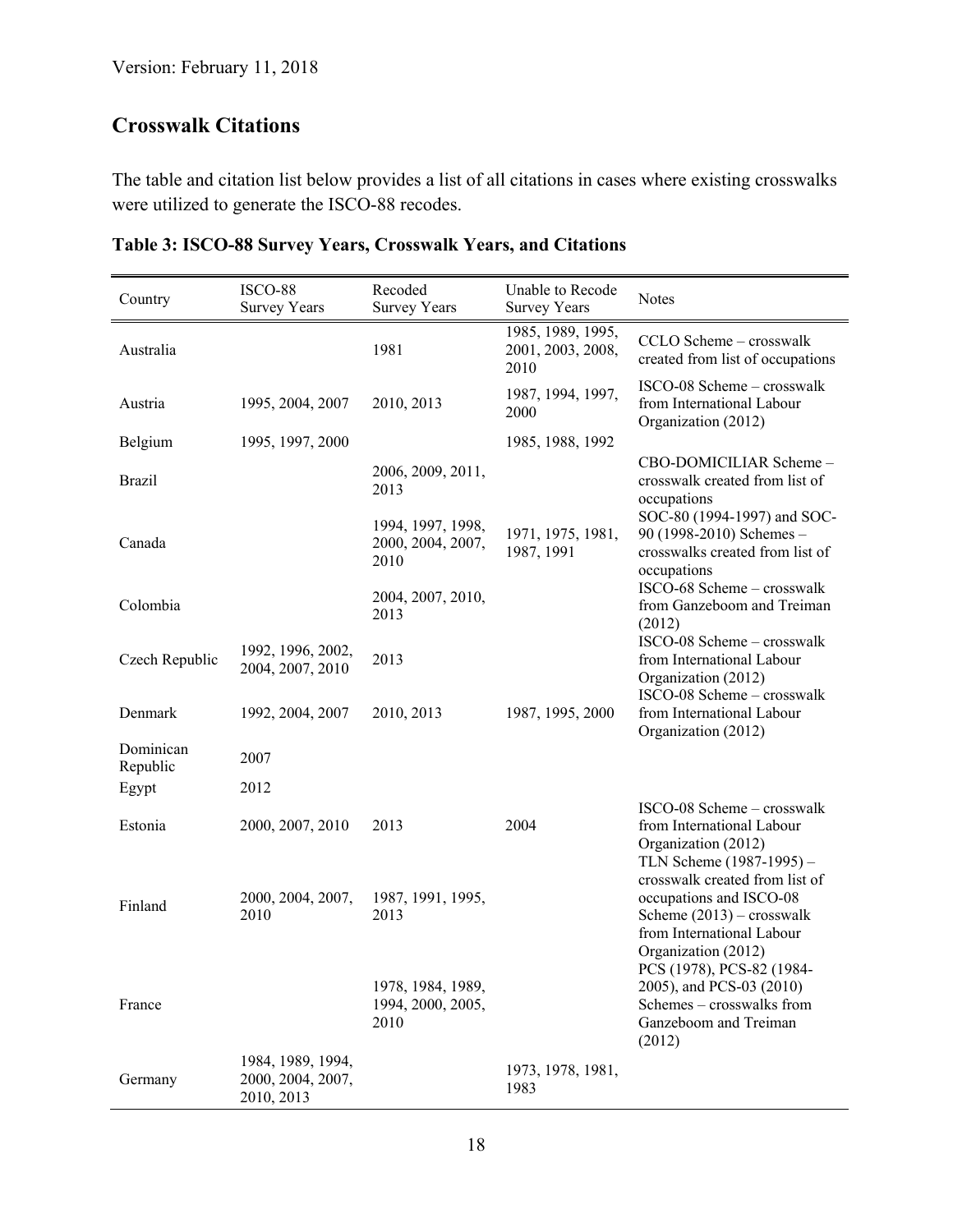| Country     | ISCO-88<br><b>Survey Years</b>        | Recoded<br><b>Survey Years</b> | Unable to Recode<br><b>Survey Years</b>                    | <b>Notes</b>                                                                                                                                                                       |
|-------------|---------------------------------------|--------------------------------|------------------------------------------------------------|------------------------------------------------------------------------------------------------------------------------------------------------------------------------------------|
| Georgia     |                                       | 2010, 2013                     |                                                            |                                                                                                                                                                                    |
| Greece      | 2004, 2007, 2010                      | 2013                           | 1995, 2000                                                 | ISCO-08 Scheme - crosswalk<br>from International Labour<br>Organization (2012)<br>ISCO-08 Scheme - crosswalk                                                                       |
| Guatemala   | 2006, 2011                            | 2014                           |                                                            | from International Labour<br>Organization (2012)<br>ISCO-68 (1991) Scheme -                                                                                                        |
| Hungary     | 1994, 1999, 2005                      | 1991, 2007, 2009,<br>2012      |                                                            | crosswalk from Ganzeboom and<br>Treiman (2012) and FEOR-93<br>(2007-2009) and FEOR-08<br>$(2012)$ Schemes – crosswalks<br>from Hungarian Central<br>Statistics Office (1999; 2011) |
| Iceland     | 2004, 2007, 2010                      |                                |                                                            |                                                                                                                                                                                    |
| India       |                                       | 2004, 2011                     |                                                            | NCO-68 Scheme - crosswalk<br>from International Household<br><b>Survey Network</b><br>CSO-86 (1987) Scheme -                                                                       |
| Ireland     | 1994, 1995, 1996,<br>2000, 2004, 2007 | 1987, 2010                     |                                                            | crosswalk created from list of<br>occupations and ISCO-08<br>$(2010)$ – crosswalk from<br><b>International Labour</b><br>Organization (2012)                                       |
| Israel      |                                       | 2007, 2010, 2012               | 1979, 1986, 1992,<br>1997, 2001, 2005                      | Standard Classification of<br>Occupations 1994 (2007-2012)<br>- crosswalk from Israel Central<br>Bureau of Statistics (1994)<br>ISCO-08 Scheme - crosswalk                         |
| Lithuania   | 2010                                  | 2013                           |                                                            | from International Labour<br>Organization (2012)                                                                                                                                   |
| Luxembourg  | 1997, 2000, 2004,<br>2007, 2010       | 2013                           | 1985, 1991, 1994                                           | ISCO-08 Scheme - crosswalk<br>from International Labour<br>Organization (2012)                                                                                                     |
| Mexico      |                                       | 2008, 2010, 2012               | 1984, 1989, 1992,<br>1994, 1996, 1998,<br>2000, 2002, 2004 | CMO (2008) and SINCO-2011<br>$(2010-2012)$ Schemes -<br>crosswalk from INEGI (2012)<br>CBS-90 (1990-1993) and SBC-<br>1992 (1999) Schemes -                                        |
| Netherlands | 2004, 2007, 2010                      | 1990, 1993, 1999,<br>2013      | 1987, 1983                                                 | crosswalks from Ganzeboom<br>and Treiman (2012); ISCO-08<br>Scheme – crosswalk from<br>International Labour<br>Organization (2012)                                                 |
| Panama      |                                       | 2007, 2010, 2013               |                                                            | CNO 2000 (2007-2010) and<br>$CNO 2010 (2013) - crosswalks$<br>created from list of occupations                                                                                     |
| Peru        |                                       | 2004, 2007, 2010,<br>2013      |                                                            | INEI Occupational Scheme -<br>crosswalk created from list of<br>occupations                                                                                                        |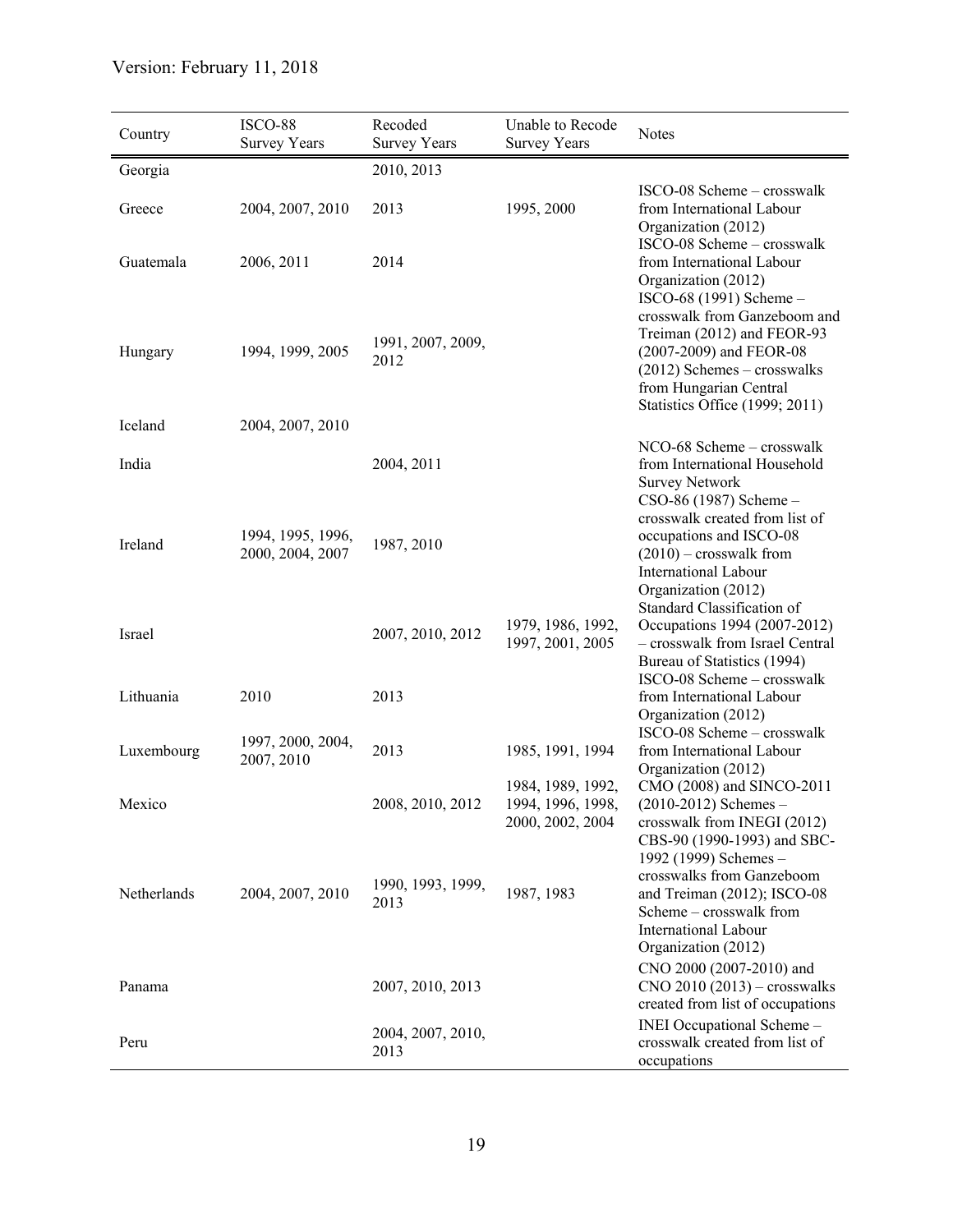| Country              | ISCO-88<br><b>Survey Years</b>  | Recoded<br><b>Survey Years</b>                                            | Unable to Recode<br><b>Survey Years</b>                                   | <b>Notes</b>                                                                                                                                                                                                                                                                                                                                                                                                                                                                                                                                                                                       |
|----------------------|---------------------------------|---------------------------------------------------------------------------|---------------------------------------------------------------------------|----------------------------------------------------------------------------------------------------------------------------------------------------------------------------------------------------------------------------------------------------------------------------------------------------------------------------------------------------------------------------------------------------------------------------------------------------------------------------------------------------------------------------------------------------------------------------------------------------|
| Poland               | 1999, 2004, 2007,<br>2010       | 2013                                                                      | 1986, 1992, 1995                                                          | ISCO-08 Scheme - crosswalk<br>from International Labour<br>Organization (2012)                                                                                                                                                                                                                                                                                                                                                                                                                                                                                                                     |
| Romania              | 1995                            |                                                                           | 1997                                                                      |                                                                                                                                                                                                                                                                                                                                                                                                                                                                                                                                                                                                    |
| Russia               | 2000, 2004, 2007,<br>2010, 2013 |                                                                           |                                                                           |                                                                                                                                                                                                                                                                                                                                                                                                                                                                                                                                                                                                    |
| Serbia               | 2006, 2010, 2013                |                                                                           |                                                                           |                                                                                                                                                                                                                                                                                                                                                                                                                                                                                                                                                                                                    |
| Slovak Rep.          | 1992, 2004, 2007,<br>2010, 2013 |                                                                           | 1996                                                                      |                                                                                                                                                                                                                                                                                                                                                                                                                                                                                                                                                                                                    |
| Slovenia             | 1997, 1999, 2004,<br>2007, 2010 | 2012                                                                      |                                                                           | ISCO-08 Scheme – crosswalk<br>from International Labour<br>Organization (2012)<br>$CNO-79$ (1980-1990) -                                                                                                                                                                                                                                                                                                                                                                                                                                                                                           |
| Spain                | 1995, 2000, 2004,<br>2007, 2010 | 1980, 1990, 2013                                                          | 1985                                                                      | crosswalk created from list of<br>occupations and ISCO-08<br>Scheme $(2013)$ – crosswalk<br>from International Labour<br>Organization (2012)<br>PBER Scheme - crosswalk<br>from Lambert and Prandy                                                                                                                                                                                                                                                                                                                                                                                                 |
| Switzerland          | 2000, 2002, 2007                | 1992, 2010, 2013                                                          | 1982, 2004                                                                | $(2012)$ ; ISCO-08 Scheme -<br>crosswalk from International<br>Labour Organization (2012) for<br>2013                                                                                                                                                                                                                                                                                                                                                                                                                                                                                              |
| United<br>Kingdom    |                                 | 1991                                                                      | 1969, 1974, 1979,<br>1986, 1994, 1995,<br>1999, 2004, 2007,<br>2010, 2013 | UK SOC-90 Scheme-<br>crosswalk from Lambert and<br>Prandy $(2012)$                                                                                                                                                                                                                                                                                                                                                                                                                                                                                                                                 |
| <b>United States</b> |                                 | 1974, 1979, 1986,<br>1991, 1994, 1997,<br>2000, 2004, 2007,<br>2010, 2013 |                                                                           | SOC-70 $(1974-1979)$ -<br>crosswalk created from work<br>based on Lambert and Prandy<br>$(2012)$ , SOC-80 $(1986)$ –<br>crosswalk from Lambert and<br>Prandy (2012), SOC-90 (1991-<br>$2000$ ) – crosswalk from<br>Lambert and Prandy (2012),<br>Census $2002(2004-2007)$ -<br>crosswalk created from list of<br>occupations and crosswalk from<br>Analyst Resource Center<br>(2016), and Census 2010 (2010-<br>$2013$ ) – crosswalk created from<br>list of occupations and<br>crosswalk from Analyst<br>Resource Center (2016)<br>CNUO-95 (2007-2010) Scheme<br>- crosswalk created from list of |
| Uruguay              | 2004                            | 2007, 2010, 2013,<br>2016                                                 |                                                                           | occupations, ISCO-08 Scheme<br>- crosswalk from International<br>Labour Organization (2012)<br>$(2013 - 2016)$                                                                                                                                                                                                                                                                                                                                                                                                                                                                                     |